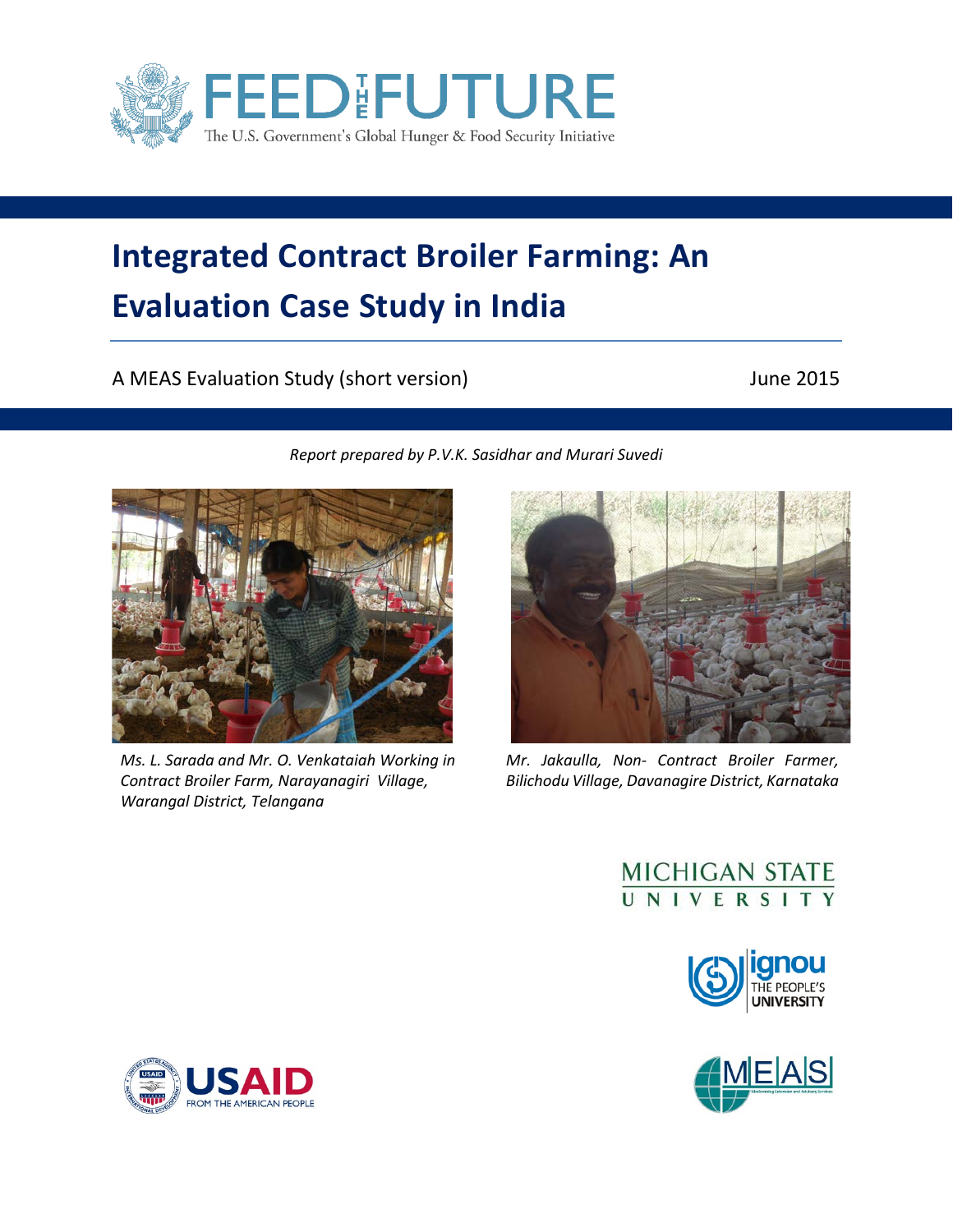# **Abstract**

This project evaluated integrated contract and non-contract broiler farming systems in India's Karnataka, Telangana and Andhra Pradesh states by applying Bennett's hierarchy of evaluation model. The data, collected in 2014 from the three states, came from in-depth personal interviews with 120 contract and 120 non-contract broiler farmers and the FGD with stakeholders. The overall findings indicated that though production cost was significantly low, the total returns were also significantly low in contract broiler farming (CBF) because efficiency surplus is largely taken by contract companies. On the other hand, though production cost was high, farmers in non-contract broiler farming (NCBF) were gaining a margin of Rs. 5.99 per bird despite facing investment, production and marketing risks. This leads to the conclusion that contract and non-contract farmers incur significantly different production and marketing costs and earn different marketing margins. The extreme standard deviations on returns under both systems confirm that CBF does not enable contract farmers to make better profits than non-contract farmers; rather, it gives a lower but assured and almost fixed return. Despite low returns, farmers are participating in CBF largely because of low input costs, assured income, and the absence of marketing risk. On the other hand, through improved technology, low margins on inputs, economy of scale and stringent norms, the companies are reducing production cost, leading to lower retail chicken prices for consumers. All these factors resulted in successful value chain development through CBF. Nevertheless, in the absence of a regulatory body, all privileges and rights were in the hands of contract companies. With meager rearing charges, stringent production cost incentives and penalties, the agreements clearly favored the contract companies.

The survey and FGD findings revealed that the value chain development and provision of inputs and extension advisory service (EAS) by large private poultry companies did not really result in a win-win situation for both integrators and farmers. To make CBF profitable to the companies and to benefit farmers, the specific policy interventions suggested and discussed include: further promotion and regulation of CBF farming through an authoritarian body; enhancement of rearing charges and increase in rate incentive norms to transfer part of market margins to the contract farmers; increased numbers of batches per year by contract farmers; transparency in executing contract agreements; more government support to CBF and NCBF and to other small farmers for equitable and inclusive development; and replication of the EAS model of CBF/NCBF in other sectors as an example of modernization of EAS through the private sector's participation to develop entrepreneurship among farmers.

# **Background**

Broiler poultry farming and development require plans, targets, budgets, technology, material aid, extension advisory services (EAS), as well as experts and organizations to govern them. Through broiler poultry farming, farmers help themselves to attain economic and social development. By following this exactly, India within five decades has emerged as a global key player in this sector. Broiler poultry farming is one of the fastest growing sub-sectors of Indian agriculture today with an annual growth rate of 11.44 percent, 3.725 million tons of production, and employing 4.29 million people (Index Mundi, 2015). India is the fourth largest producer of poultry meat in the world – valued at 6.6 billion USD – and accounts for about 0.66 percent of India's GDP and 7.72 percent GDP from the livestock sector (Prabakaran, 2014; Rajendran et al., 2014).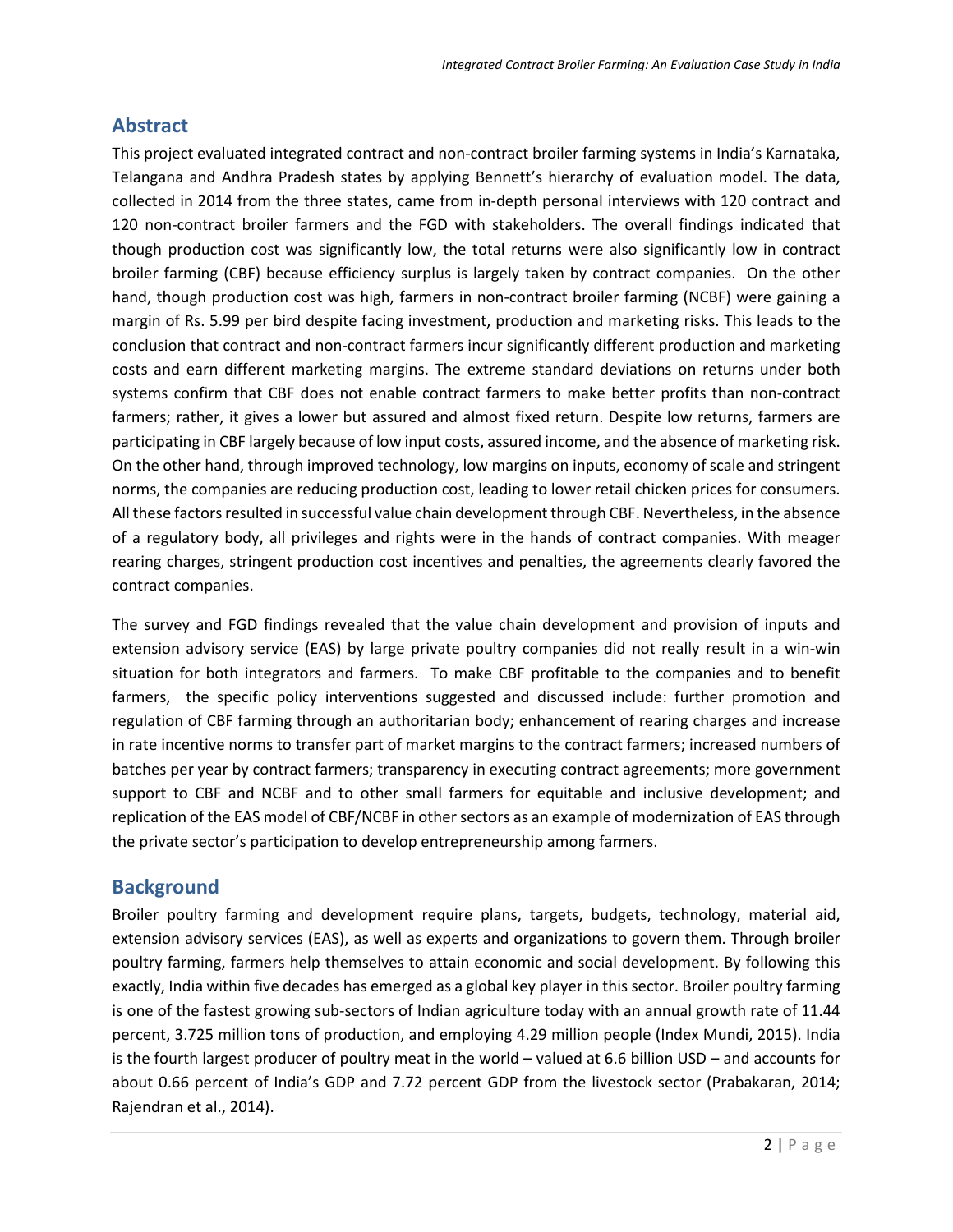A farmer interested in broiler poultry farming has two options:

- a. *Non-contract broiler farming (NCBF):* In this case, the farmer has to bear all the expenses, such as EAS, procurement of chicks, feed, medicines, vaccines, overhead farm expenses (labor, electricity, water, litter material, farm disinfection, etc.), medical costs, transportation, etc. He has to admit all the three risks, investment risk, production risk and market risk.
- b. *Contract broiler farming (CBF)/ Integration:* In this case, the integrator provides EAS, chicks, feed, medicines and vaccines. The farmer provides labor, shed, electricity, water, litter material, equipment and miscellaneous services. The farmer as a caretaker gets a predetermined rearing charge (RC) that is mentioned in the contract. The farmer is also rewarded for surpassing the set standards and penalized if any of the agreed criteria are not met. The contractor bears the investment (inputs) and market risk. The contractor is also relieved of his biggest threat from disease outbreak as his millions of birds are reared under different locations that too in small numbers by several small farmers.

The extension advisory and input services under CBF and NCBF are described in Box 1.

#### **Box 1 : Extension Advisory and Input Services under CBF and NCBF**

#### **A. Extension Advisory and Input Services under CBF**

The extension advisory and input services are integrated in CBF and provided together as a complete package. The EAS in CBF are free and includes general farm management practices and specific management practices related to chicks, feed and medication. The input services in CBF include provision of chicks, feed, medicines and vaccines. The extension advisory and input services are usually provided by line supervisors who visits the farm daily (except on Sundays and public holidays). The line supervisors are not poultry veterinarians, but are graduates trained in poultry farm operations by company for two to three months. A veterinarian from the company visits the farms only in case of disease outbreak or unusual mortality is reported. The EAS suggested and recorded in farm records by the line supervisors should be followed by contract farmers without fail. A complete and accurate farm record keeping system followed by all farmers as well as line supervisors is a significant feature of CBF. The individual farm performance details like mortality, FCR, growth, feed consumption, medicines and vaccines administered, etc. are recorded daily in record books. Submission of record books by the farmer to the company is required at the time of flock liquidation.

#### **General EAS - advocated, verified and recorded**

- Preparation of shed, fumigation and disinfection before arrival of chicks as per company norms.
- Ventilation of shed and feed room.
- Strict bio-security measures cleanliness, foot dip, dead-pit and fencing.
- Water and sanitization water quality, pH and water sanitizer name and dose.
- Cleaning of water tank and drinkers twice in a week and water pipes once in a week.
- Litter management racking daily, keeping litter dry with less than 20 percent moister level.
- Summer and winter management practices.

#### **Specific EAS on chicks - advocated, verified and recorded**

• Supply of chicks.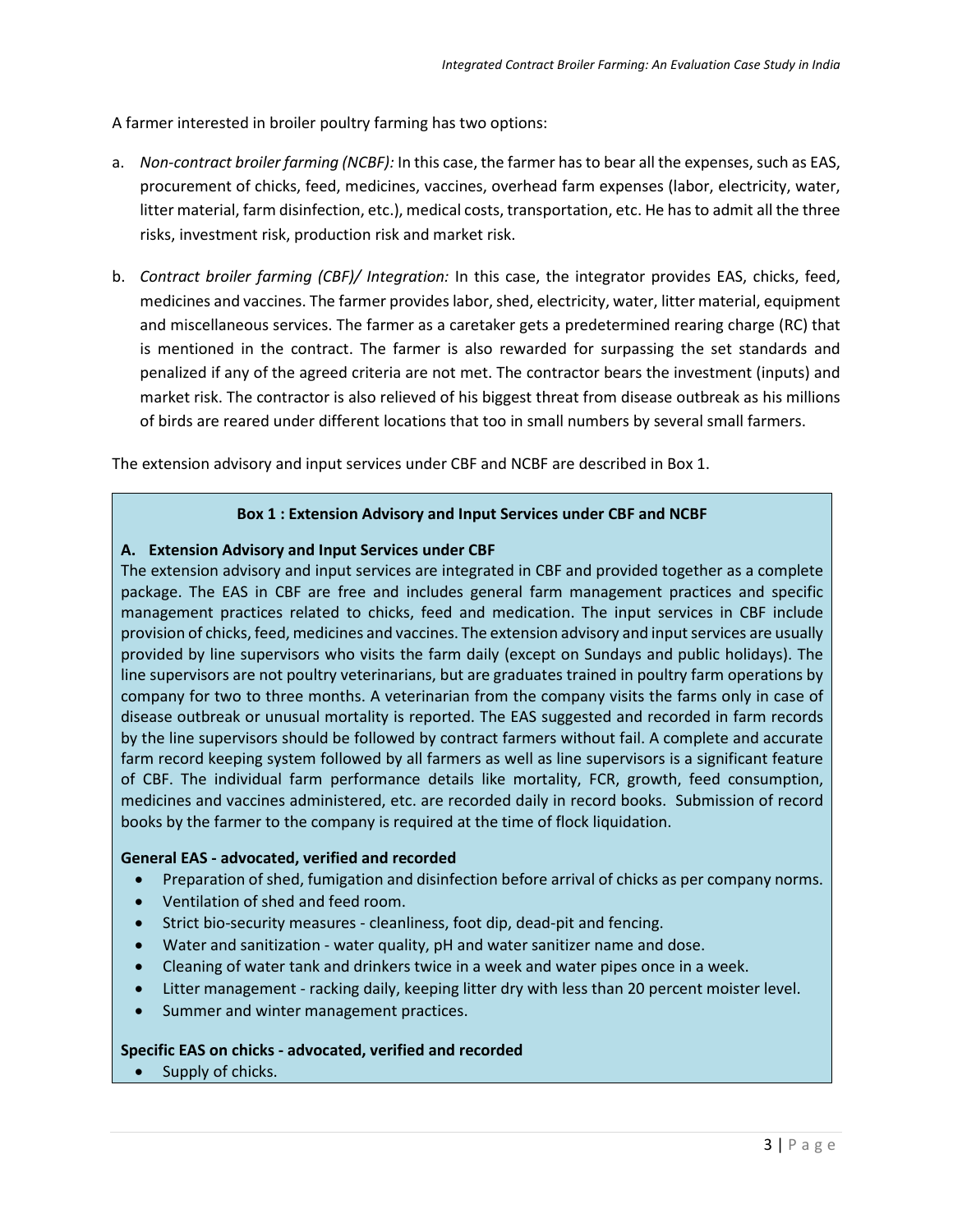- Adequate brooding management with parameters like space per chick, litter quality, source of heat, number of brooders/feeders/drinkers and their quality, side and ceiling curtains and their height management.
- Chicks' uniformity recording number of chicks weighed, minimum weight, maximum weight, average weight, and variation.
- Separation of small and weak chicks at the end of first week for special care with more water, feed and vitamins.
- Daily mortality of chicks/birds (number and percent) with reason(s).

Based on identified reason(s), farmers are advised suitable management practices/medication to maintain flock uniformity, good feed conversion ratio (FCR), reduce mortality and avoid delayed growth.

#### **EAS on feed - advocated, verified and recorded**

- Supply of starter, grower and finisher feed to fulfill various needs environmental, age and productivity conditions.
- Feed and light restriction.
- Feeding schedule, every day feed intake analysis and matching with standard body weight.
- Based on sample weight of five percent birds, weekly recording of actual mortality, feed intake, body weight and FCR to note the deviations from their corresponding standard values.

Based on comparison, farmers are advised suitable remedies to match with the standards.

#### **EAS on Medication - advocated, verified and recorded**

- Supply of medicines, vaccines, antibiotics and growth promoters.
- Preventive vaccination and medicine schedules as a continuous practice.
- Shed cleaning, sanitization and dosage of sanitizer.
- Storage of vaccines, vaccination schedule/timing, correct and timely medication.

In addition, the company prints and distributes EAS literature to farmers on good management practices. To motivate farmers, company certifies the best performing farmers in every month under each contract farming branch. Company also conducts group training programmes, on-farm demonstrations and arranges peer trainings/exposure visits to best performing farms. At the time of chick placement, the gap between two batches is noted and at the time of flock liquidation, the batch is graded based on performance.

#### **B. Extension Advisory and Input Services under NCBF**

The extension advisory and input services are separate in NCBF. The farmer gets EAS from private poultry consultants and procures all inputs (chicks, feed, medicines and vaccines) from poultry companies/market on payment basis. The general management practices are taken care by farmers themselves based on experience. The EAS related to specific management practices on chicks, feed and medication are provided by qualified poultry veterinarians or government veterinarian on a payment basis. The payment is either for each visit or on contract per batch as a whole. They visit the farm whenever the farmer gives a call. The traditional hand record-keeping systems continue to work well in NCBF.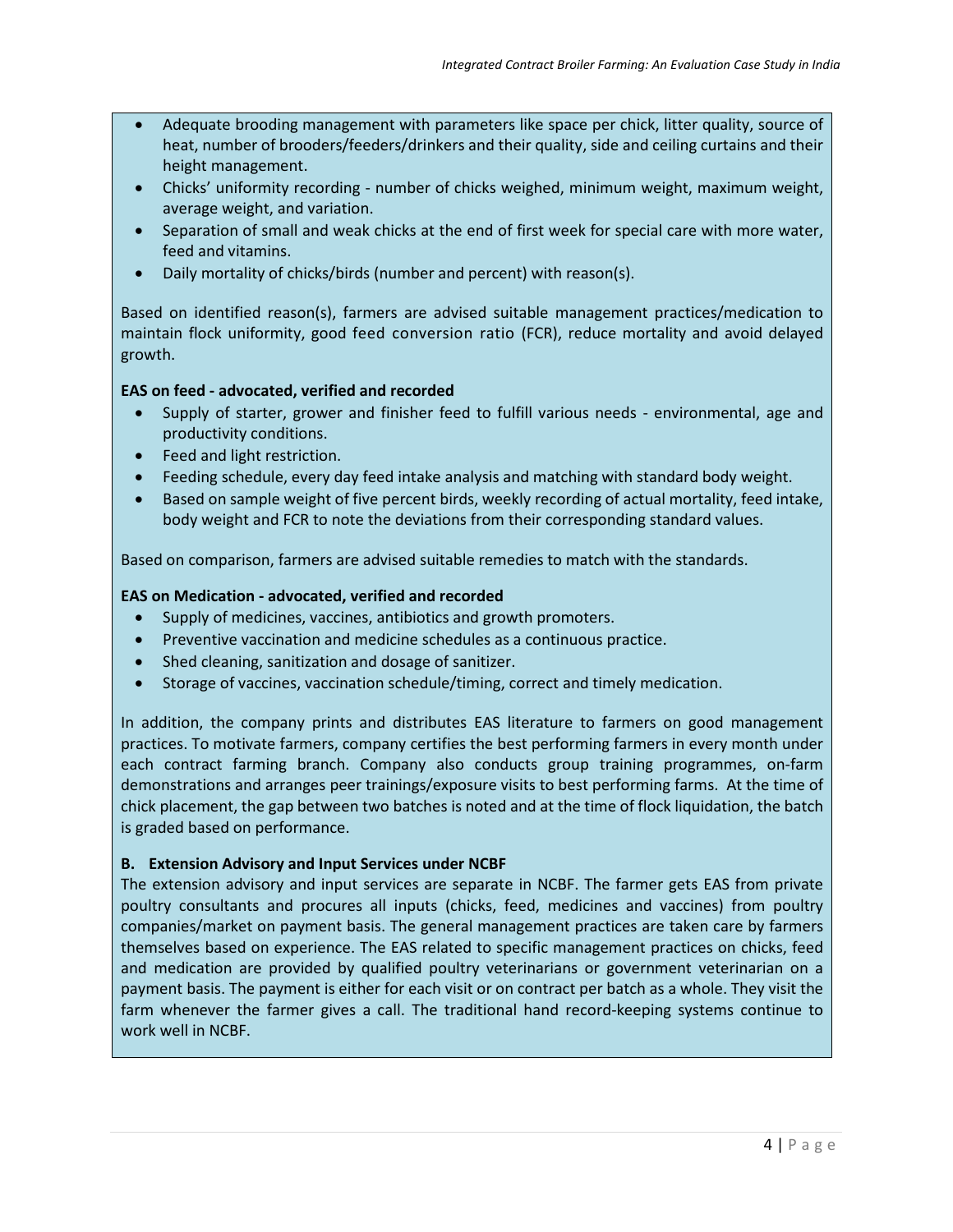The CBF was introduced in Tamil Nadu during the early 1990s. Later it spread mainly to Karnataka, Andhra Pradesh, and Maharashtra and then to other states of India. The CBF has played a major role in the spectacular growth of the broiler sector, especially in structure, size and number of broiler farms in southern and western India. Earlier commercial broiler farms used to produce 200 to 500 chicks per cycle on an average; now, units with fewer than 5,000 birds are becoming rare, and units with 5,000 to 50,000 birds per cycle are common (Mehta et al., 2003). Though commercial farming can yield substantial gains, the transition from subsistence farming to market-driven broiler production is burdened with marketing risk (von Braun and Kennedy, 1994; Ramaswami et al., 2006).

# **Rationale for the Study**

The poultry EAS in southern India had undergone significant change in the recent past due to CBF initiated by private companies. It is estimated that 37 percent of broiler production in India is under contracts, and about 78 percent of those contracts are concentrated in southern India (Rajiajwani, 2012). Though CBF contributed to the rapid growth of the Indian broiler industry, the following research questions still need to be answered:

- Do contract and non-contract farmers incur significantly different production and marketing costs and earn different marketing margins?
- Does the provision of EAS by private CBF companies enable contract farmers to make better profits than non-contract farmers?
- Have assured markets, competitive price and guarantee against risk resulted in successful value chain development through CBF?
- Are the value chain development and provision of EAS by private CBF companies really a win-win situation for both integrators and farmers, or is it a socially acceptable way of exploiting the farmers?

To answer the above questions, a comparative evaluation study on CBF and NCBF was conducted with the following objectives:

- To assess demographics, physical and human resource inputs and EAS.
- To evaluate the technical and economic performance.
- To compare farmers' perceptions on inputs-outputs, EAS and strengths, weaknesses, opportunities and threats (SWOT).

# **Methodology**

**Research design:** The study applied Bennett's hierarchy of evaluation model by adapting sets of methods (Bennett, 1976) (Table 1). Through individual surveys, this hierarchy evaluates CBF and NCBF systems, beginning at the bottom step with inputs and progressing to the top-end results. Though this model is useful for assessing inputs, activities, outputs, reactions, opinions and practice changes (levels 1-6), it is not rigorous enough to assess the end results at level 7 (Morford et al., 2006). To address this deficiency, the study employs SWOT analysis and focus group discussion (FGD) to supplement the survey data.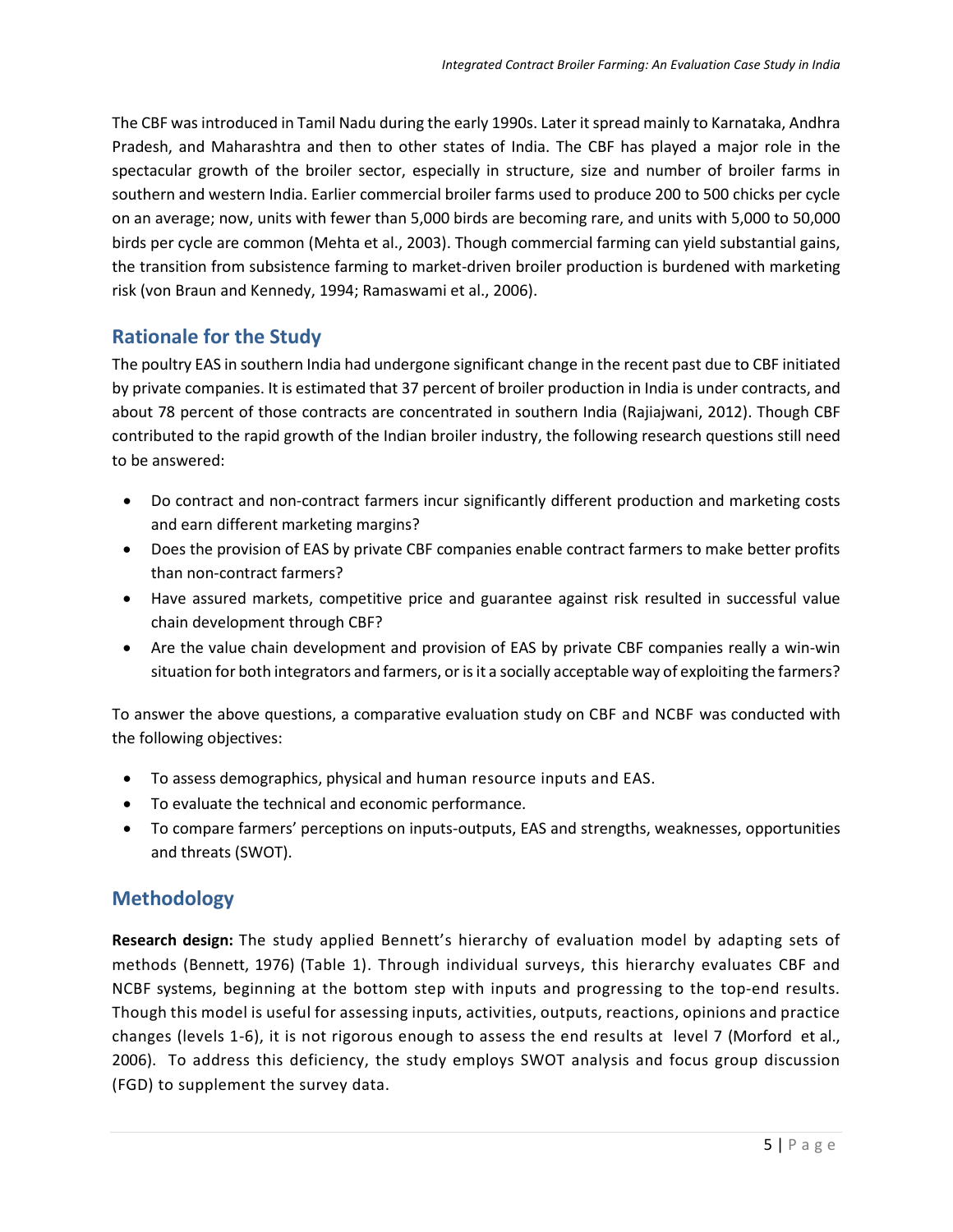| <b>Evaluation</b><br>hierarchy  | <b>Measurement in</b><br>the study              | <b>Indicators</b>                                                                                                                                                                                                                                                                                                                                             | <b>Empirical</b><br>measurement                          |
|---------------------------------|-------------------------------------------------|---------------------------------------------------------------------------------------------------------------------------------------------------------------------------------------------------------------------------------------------------------------------------------------------------------------------------------------------------------------|----------------------------------------------------------|
| Level 7<br>(end<br>results)     | Socio-economic<br>changes and<br>impacts        | SWOT parameters<br>$\bullet$<br>FGD on: selection of contract farmers;<br>terms and conditions applicable in CBF                                                                                                                                                                                                                                              | Open-ended<br>questions                                  |
| Level 6<br>(practice<br>change) | <b>Technical advices</b><br>adoption            | Non-adoption, discontinuation, partial<br>adoption and full adoption of technical<br>advices                                                                                                                                                                                                                                                                  | Scale on four<br>point<br>continuum                      |
| Level 5<br>(KASA)               | Farmers'<br>perceptions                         | • Perceptions on inputs (chicks, feed,<br>medicines and EAS) and outputs (broiler<br>birds, manure value and payment system)                                                                                                                                                                                                                                  | Scale on five<br>point<br>continuum                      |
| Level 4<br>(reactions)          | Farmers'<br>feedback                            | • Factors of motivation to do CBF and NCBF<br>• Reasons to change integrator (s) or input<br>providers in the past two years                                                                                                                                                                                                                                  | Open-ended<br>questions                                  |
| Level 3<br>(outputs)            | <b>Technical and</b><br>economic<br>performance | · Broiler birds (flock size, mortality<br>number, birds sold, sale age, sales rate,<br>and birds lifting days)<br>• Productivity (mortality percentage, birds<br>sold, feed consumption and body weight)<br>• Efficiency (FCR, sale age, weight<br>gain/day)<br>• Economics of inputs and outputs<br>• EAS (frequency of information from<br>various sources) | <b>Technical and</b><br>economic<br>performance<br>index |
| Level 2<br>(activities)         | Activities in CBF<br>and NCBF                   | . Physical and human resource activities<br>in CBF and NCBF                                                                                                                                                                                                                                                                                                   | Survey                                                   |
| Level 1<br>(inputs)             | Personal<br>characteristics<br>of farmers       | · Age, gender, education, social category,<br>family and size, poultry occupation and<br>experience                                                                                                                                                                                                                                                           | Survey                                                   |

**Table 1. Conceptual model depicting Bennett's hierarchy applied in the study.**

**Study locale and sampling:** The study was conducted in India's Karnataka, Telangana and Andhra Pradesh states in 2014. These states were selected mainly because of their contribution to the poultry revolution, big contract firms in the region and huge presence of contract broiler farms - about 4600 in Karnataka and 6000 in Telangana and Andhra Pradesh states. Three districts each in Karnataka (Chitradurga, Davanagire and Shimoga), two districts in Telangana (Ranga Reddy and Warangal) and one district in Andhra Pradesh (Chittoor) were selected on the basis of the availability of both contract and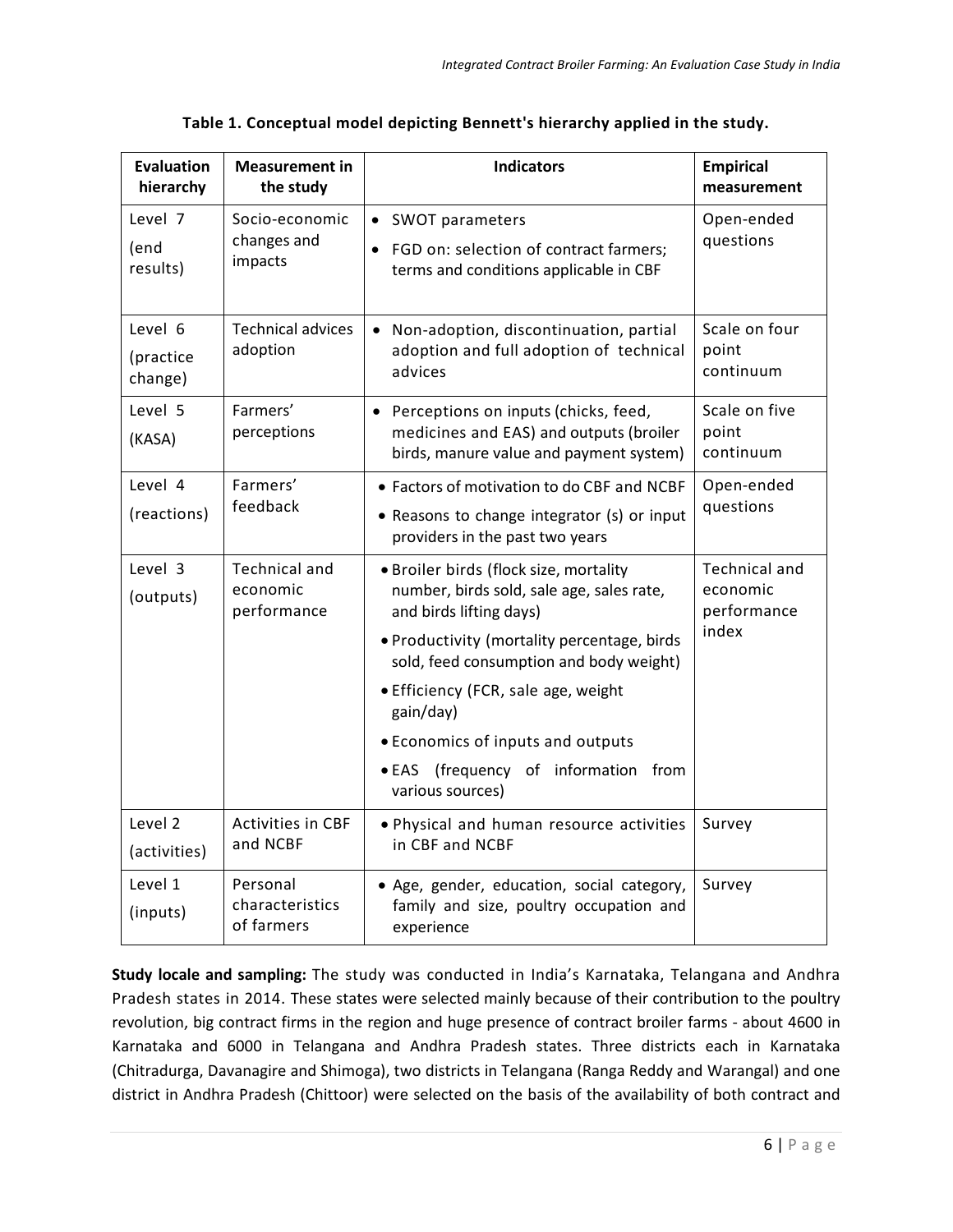non-contract farms. From every district, 20 contract and 20 non-contract farmers were randomly selected to arrive at a total of 240 farmers from three states. The primary data was collected by personal interviews. To get the qualitative response, one FGD was conducted at Veterinary College, Shivamogga with stakeholders (two integrators, 14 farmers, three poultry consultants, four poultry academicians/researchers and three extension functionaries). The focus of FGD was on the criteria integrator used to select contract farmer and major terms and conditions indicated in the contract.

**Survey instrument development, data collection and analysis:** The interview schedule covering all the variables was developed and pre-tested with 15 contract and 15 non-contract farmers from a non-sample district in Karnataka state. On the basis of the pre-testing experience, the interview schedule was modified and duplicated for data collection. In all the districts, the respondents were interviewed personally at their respective poultry farms. The data obtained was coded, entered into a computer spreadsheet and analyzed using the SPSS version 17.0 (SPSS, 2008).

# **Results and Discussion**

The findings of the case study are presented in seven levels as per Bennett's hierarchy.

#### **Level 1: Inputs**

**Demographic characteristics:** About two-thirds of contract farmers were 35 years or younger whereas the majority of non-contract farmers were in the young and the middle age categories. In both the systems, the majority of farms were owned by male farmers. The majority in both the groups had high school or higher education, but non-contract farmers were better educated. The majority non-contract farmers belonged to higher social class, i.e., general category, whereas the contract farmers belonged to backward castes. Both groups had extended families and indicated poultry farming was their secondary occupation. The non-contract farmers had significantly more experience in poultry farming than contract farmers (Table 2).

These results were similar to the earlier reports (Ramaswami et al., 2006; Thamizhselvi and Rao, 2010) who reported that the contract farmers had less experience in poultry farming and for most of the respondents it was a secondary occupation, thereby suggesting that CBF is a supplementary source of income from other sources. Integrators prefer to offer contract to the farmers who are less experienced in poultry production and thus likely to have lower bargaining power (Kumar and Anand, 2007). The findings on demographics also indicate that equity and social inclusion are the missing links in both CBF and NCBF. Women are only participating as laborers, but not the owners in both the systems. Also the ownership excluded disadvantaged communities in both the systems. For those who want an affirmative policy that favors the poor and socially disadvantaged, both the systems studied may not be the answer.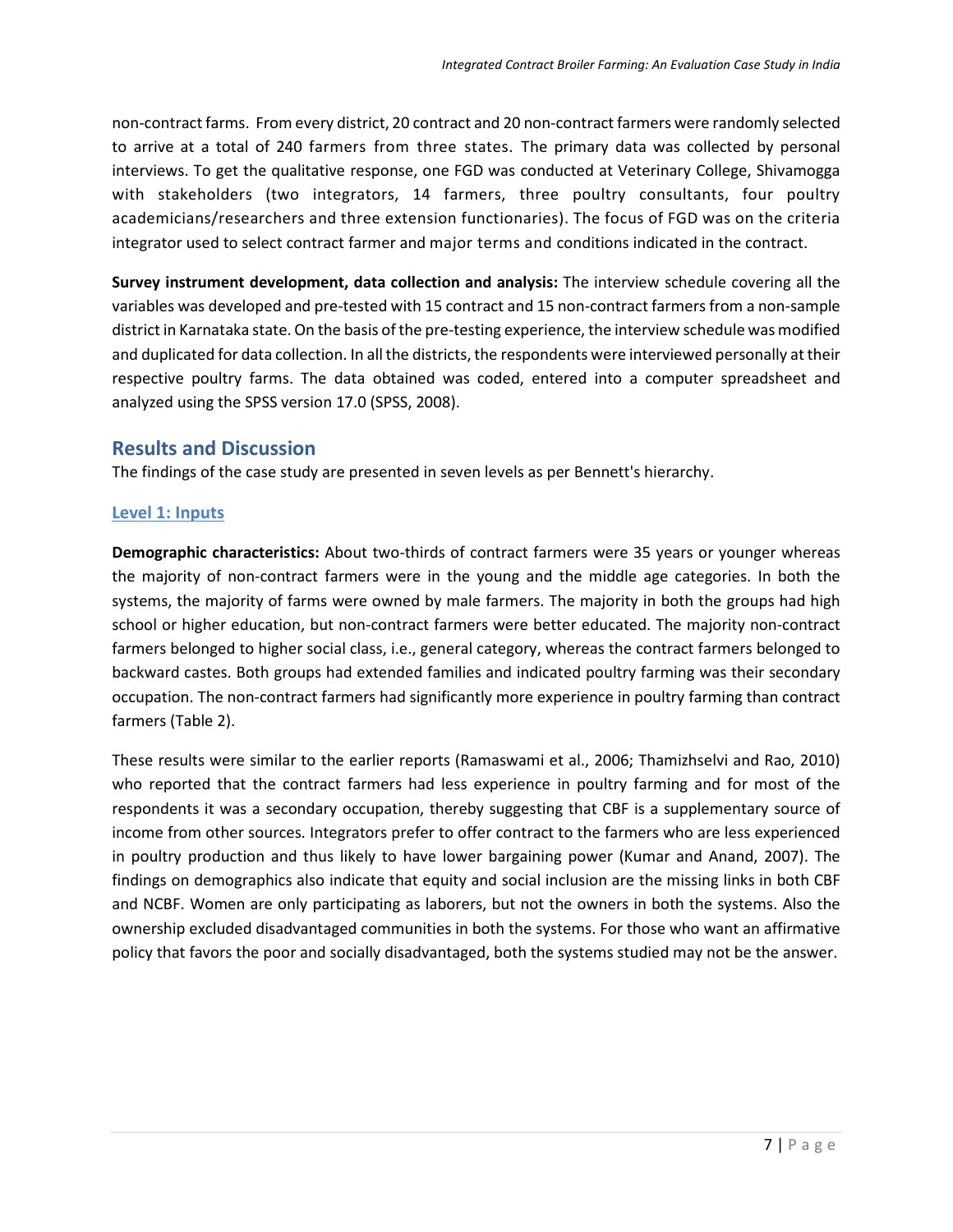| <b>Demographics</b> | <b>Categories</b>          | CBF (n=120)                   | <b>NCBF (n=120)</b>  |  |  |
|---------------------|----------------------------|-------------------------------|----------------------|--|--|
|                     |                            | <b>Frequency (Percentage)</b> |                      |  |  |
| Age (in years)      | Young (25-35)              | 82 (68.3)                     | 46 (38.3)            |  |  |
|                     | Middle (36-45)             | 24 (20)                       | 46 (38.3)            |  |  |
|                     | Upper middle (46-55)       | 2(1.7)                        | 26 (21.7)            |  |  |
|                     | Old (56-65)                | 12 (10)                       | 2(1.7)               |  |  |
|                     | Mean / Range / SD          | 36.6 / 25-65 / 9.2            | 38.4 / 25-60 / 9.0   |  |  |
| Gender              | Male                       | 114 (95)                      | 113 (94.17)          |  |  |
|                     | Female                     | 6(5)                          | 7(5.83)              |  |  |
| Education           | 10th Grade                 | 31 (25.83)                    | 13 (10.83)           |  |  |
|                     | 12th pass                  | 53 (44.17)                    | 53 (44.17)           |  |  |
|                     | Bachelor's degree and more | 36 (30)                       | 54 (45)              |  |  |
| Social category     | General                    | 44 (36.67)                    | 70 (58.33)           |  |  |
|                     | Scheduled caste            | 8(6.67)                       | 7(5.83)              |  |  |
|                     | Scheduled tribes           | 12(10)                        | 5(4.17)              |  |  |
|                     | Other backward caste       | 56 (46.66)                    | 38 (31.67)           |  |  |
| Family type         | <b>Nuclear</b>             | 4(3.33)                       | 11(9.17)             |  |  |
|                     | Extended                   | 116 (96.67)                   | 109 (90.83)          |  |  |
| Family size         | $3 - 7$                    | 106 (88.33)                   | 96 (80.0)            |  |  |
|                     | $8 - 12$                   | 8(6.67)                       | 19 (15.83)           |  |  |
|                     | 13-16                      | 6(5)                          | 5(4.17)              |  |  |
|                     | Mean/SD                    | 6.1 / 2.4                     | 6.5 / 2.9            |  |  |
| Poultry occupation  | Primary                    | 42 (35)                       | 52 (43.33)           |  |  |
|                     | Secondary                  | 78 (65)                       | 68 (56.67)           |  |  |
| Experience          | 1 to 5 years               | 94 (78.3)                     | 55 (45.8)            |  |  |
|                     | 6 to 10 years              | 22 (18.3)                     | 35 (29.2)            |  |  |
|                     | 11 to 15 years             | 2(1.7)                        | 20 (16.7)            |  |  |
|                     | 16 to 28 years             | 2(1.7)                        | 10(8.3)              |  |  |
|                     | Mean / Range / SD          | $5.1 / 2 - 24 / 3.4$          | $8.1 / 1 - 28 / 5.8$ |  |  |
|                     | t value (sig. (2-tailed)   | 4.919 (0.000)                 |                      |  |  |

**Table 2. Demographic characteristics of contract and non-contract farmers.**

#### **Level 2: Activities**

**Physical and human resource activities:** The mean scores for number of batches/year (4.45) and use of family labor (0.78) of contract farmers were significantly (p<0.000) lower than those of the non-contract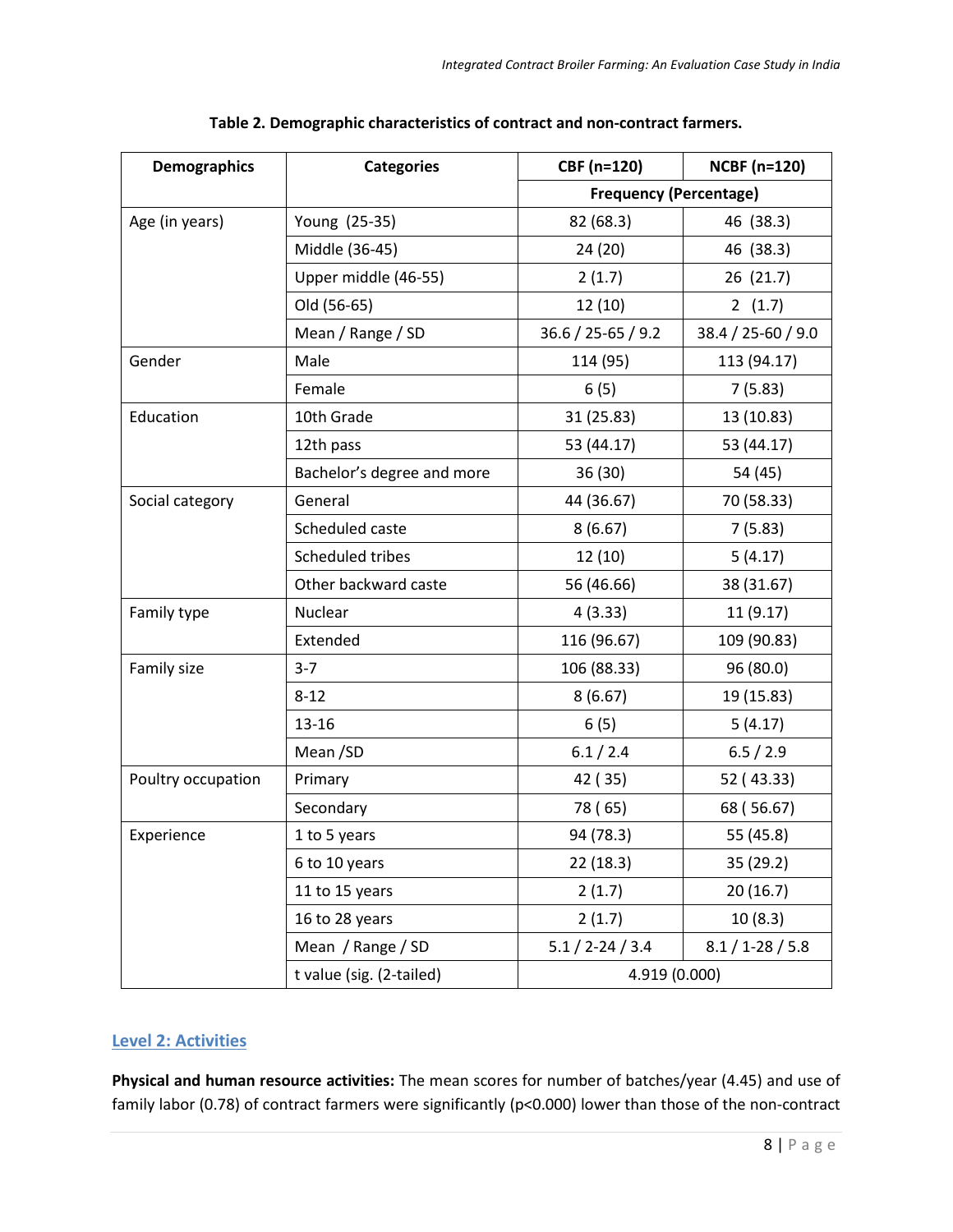farmers. Mean scores of hired labor by contract farmers (1.33) were significantly (p<0.000) higher than those of the non-contract farmers. This leads to the conclusion that contract farmers have more broiler sheds but fewer batches of chickens/year, and use less family labor and more hired labor (Table 3).

Earlier studies (Thamizhselvi and Rao, 2010) also pointed out that the number of batches under CBF was less than 5 which means loss to the farmer in terms of depreciation of the shed and equipment and underutilization of the labour. The results also indicate that basic economic resources are required in the form of fixed (for CBF and NCBF) and working capital (for NCBF) to participate, which the marginally poor farmers just do not have. This raises the issue if CBF/NCBF would be appropriate for resource-poor and small farmers.

| Parameter              | CBF (n=120) |      | <b>NCBF(n=120)</b> |      | t value | Sig. (2- |
|------------------------|-------------|------|--------------------|------|---------|----------|
|                        | Mean        | SD   | Mean               | SD   |         | tailed)  |
| Number of sheds        | 2.39        | 1.25 | 2.31               | 1.19 | 0.528   | .598     |
| Number of batches/year | 4.45        | 0.63 | 5.40               | 0.88 | 9.577   | .000     |
| Family labor           | 0.78        | 0.68 | 1.21               | 0.55 | 5.437   | .000     |
| Hired labor            | 1.33        | 0.81 | 0.83               | 1.04 | 4.146   | .000     |
| <b>Total labor</b>     | 2.10        | 0.93 | 2.03               | 1.10 | 0.507   | .612     |

#### **Table 3. Physical and human resource inputs in CBF and NCBF.**

# **Level 3: Outputs (per batch)**

The outputs in CBF and NCBF are presented under five sub-categories: broiler birds, productivity, efficiency (Table 4), economics (Table 5 and Table 6) and EAS (Table 7).

**Broiler birds, productivity and efficiency:** The average bird lifting days in CBF was significantly (p<0.006) lower (1.98) than those of the NCBF (2.64). The average sale rate in CBF was significantly (p<0.000) lower (65.17) than in NCBF (69.20). The mean score for birds' sale weight (kg) was significantly (p<0.000) higher in CBF (2.41) than in NCBF (2.32). The mean scores for sale age (44.14) and weight gain (grams/day) (54.64) in CBF were significantly higher (p<0.005 and 0.001, respectively) than those in NCBF (43.23 and 53.73, respectively) (Table 4).

The decisions on the number of chicks to be supplied, time of lifting the birds, number of batches rest entirely on the contractor but not on the farmer, a major setback for the CBF farmer.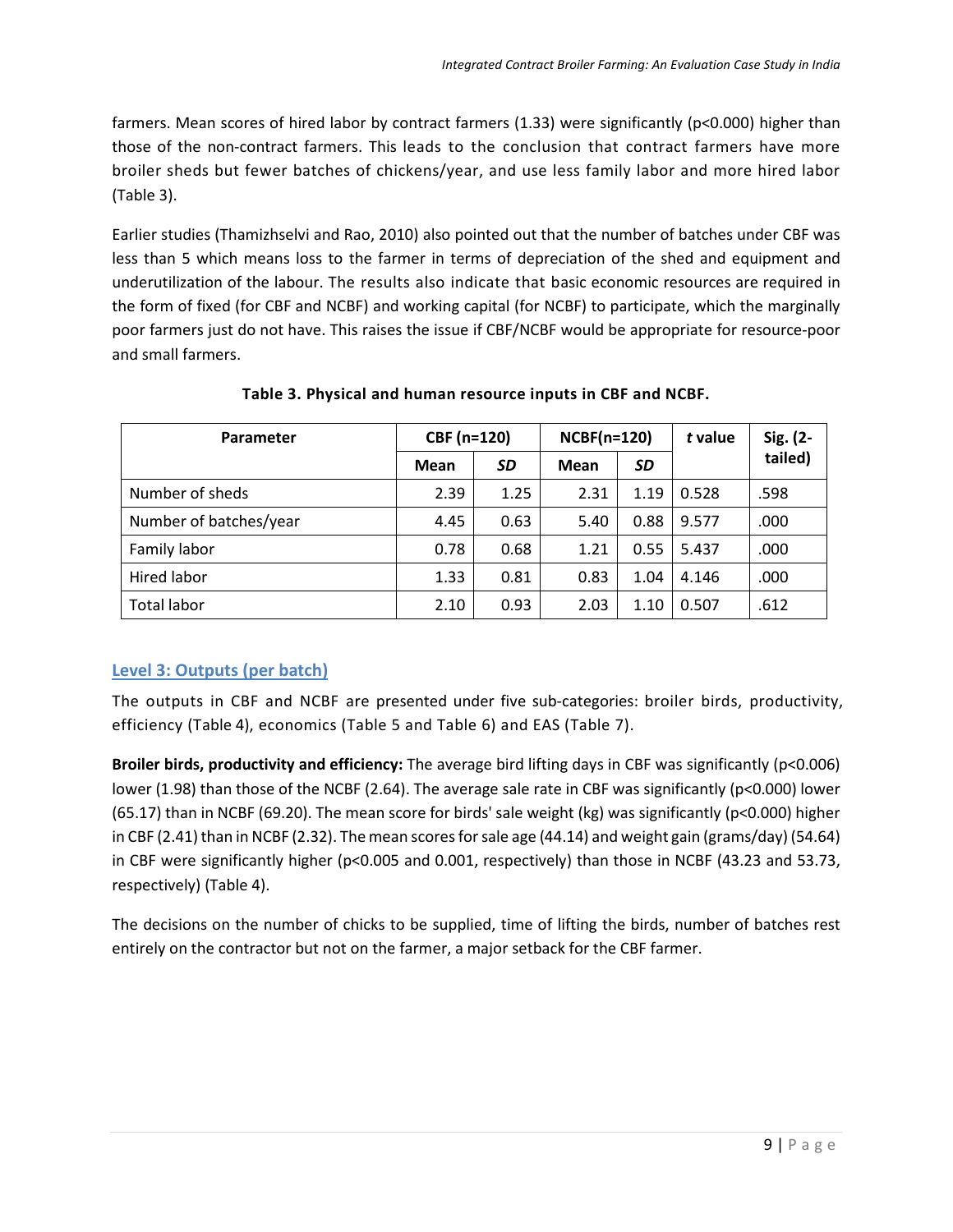| Parameter                         | CBF (n=120) |           | <b>NCBF(n=120)</b> |           | t value | Sig. (2-<br>tailed) |
|-----------------------------------|-------------|-----------|--------------------|-----------|---------|---------------------|
|                                   | Mean        | <b>SD</b> | <b>Mean</b>        | <b>SD</b> |         |                     |
| <b>Broiler birds</b>              |             |           |                    |           |         |                     |
| Chicks housed/flock size (no)     | 6645        | 3396      | 6170               | 3769      | 1.027   | .305                |
| Mortality (no)                    | 313         | 265       | 272                | 246       | 1.249   | .213                |
| Birds sold (no)                   | 6332        | 3224      | 5898               | 3580      | 0.988   | .324                |
| Birds lifting days (no)           | 1.98        | 1.13      | 2.64               | 2.34      | 2.772   | .006                |
| Sale rate (rupees/kg live weight) | 65.17       | 4.09      | 69.20              | 3.90      | 7.814   | .000                |
| Productivity                      |             |           |                    |           |         |                     |
| Mortality (%)                     | 4.65        | 2.29      | 4.27               | 2.15      | 1.318   | .189                |
| Bird sold (kg)                    | 15250       | 7794      | 13613              | 8048      | 1.600   | .111                |
| Feed consumed (kg)                | 27808       | 14839     | 25710              | 15245     | 1.080   | .281                |
| Birds' sale weight (kg)           | 2.41        | 0.19      | 2.32               | 0.16      | 4.022   | .000                |
| <b>Efficiency</b>                 |             |           |                    |           |         |                     |
| <b>FCR</b>                        | 1.81        | 0.09      | 1.81               | 0.12      | 0.123   | .902                |
| Sale age (days)                   | 44.14       | 2.42      | 43.23              | 2.56      | 2.846   | .005                |
| Weight gain (grams/day)           | 54.64       | 2.35      | 53.73              | 1.98      | 3.235   | .001                |

**Table 4. Outputs per batch in contract and non-contract broiler farming.**

Among the input costs, the mean score for chick cost (24.13) in CBF was significantly (p<0.000) lower than that in NCBF (26.49). Among other costs, labor cost was significantly (p<0.000) higher in CBF, whereas bedding material (p<0.000), electricity (p<0.000), EAS (p<0.000) and miscellaneous (p<0.002) costs were significantly higher in NCBF. All the outputs - sale rate of birds, manure and feed bags - were significantly (p<0.000) higher in NCBF (Table 5).

The mean score for total cost of production in CBF (60.82) was significantly (p<0.000) lower than that in NCBF (63.14). On the other hand, the mean score for total returns in CBF (65.89) was significantly (p<0.000) lower than that in NCBF (70.68).

Overall, when input costs were included, the average net return per kg of live bird and per bird in CBF were Rs. 5.07 and Rs. 12.22; in NCBF, Rs. 7.54 and 17.49, respectively, with a significant (p<0.000) difference between them (Table 5).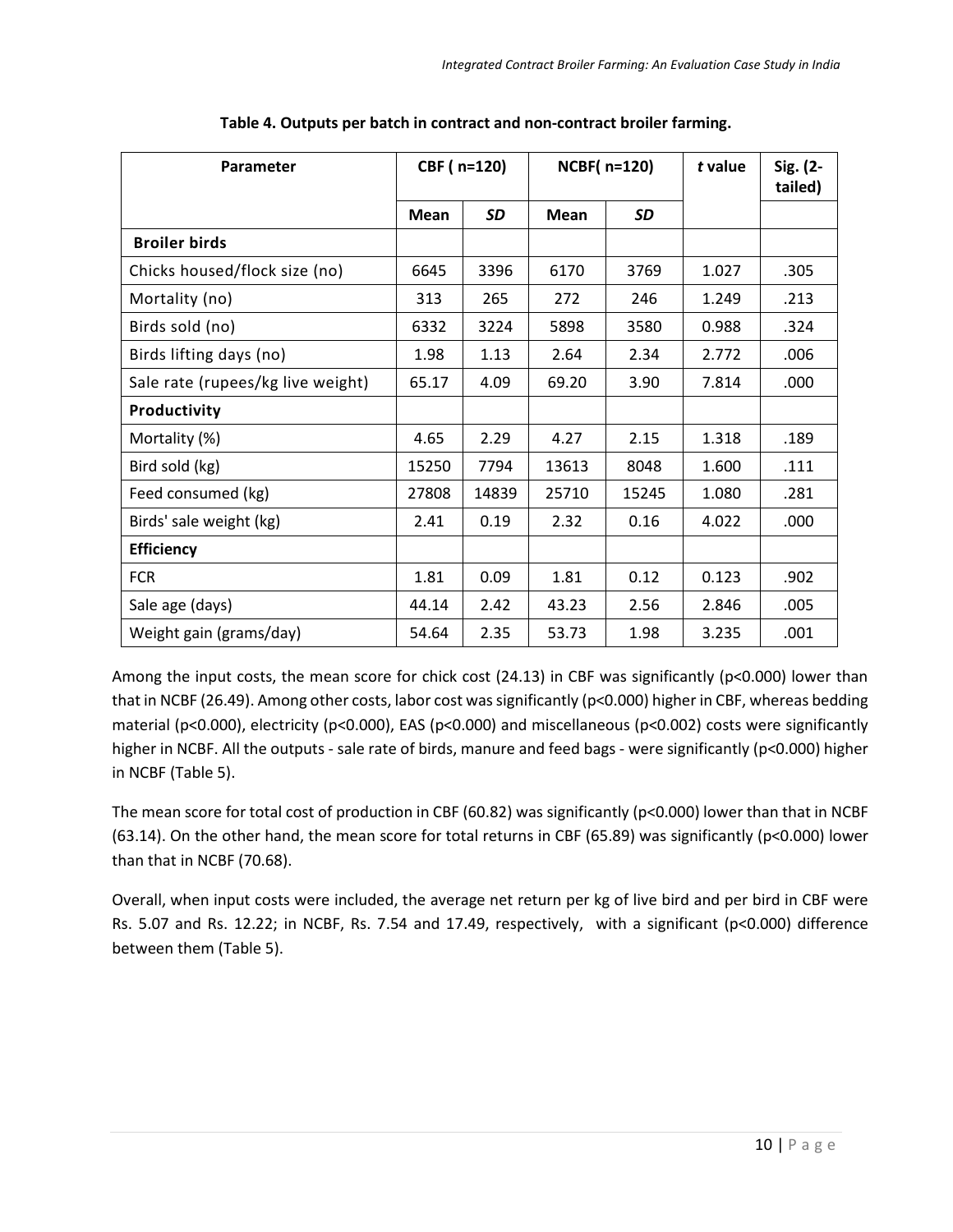| Input costs / returns<br>(in rupees) | CBF(n=120) |           | <b>NCBF (n=120)</b> |           | t value | Sig. (2-<br>tailed) |
|--------------------------------------|------------|-----------|---------------------|-----------|---------|---------------------|
|                                      | Mean       | <b>SD</b> | Mean                | <b>SD</b> |         |                     |
| (A) Costs                            |            |           |                     |           |         |                     |
| Chick (per chick)                    | 24.13      | 3.29      | 26.49               | 2.43      | 6.344   | .000                |
| Chick (per kg of bird)               | 10.05      | 1.44      | 11.50               | 1.18      | 8.513   | .000                |
| Feed (per kg)                        | 26.11      | 1.97      | 26.52               | 2.18      | 1.525   | .129                |
| Feed (per kg of bird)                | 47.35      | 4.97      | 47.79               | 3.54      | 0.797   | .426                |
| Medicine (per kg of bird)            | 1.71       | 0.75      | 1.82                | 0.74      | 0.592   | .554                |
| Labor cost (per kg of bird)          | 1.00       | 0.48      | 0.46                | 0.52      | 8.335   | .000                |
| Bedding material (per kg of bird)    | 0.57       | 0.12      | 0.68                | 0.25      | 4.156   | .000                |
| Electricity (per kg of bird)         | 0.14       | 0.07      | 0.25                | 0.15      | 7.072   | .000                |
| EAS (per kg of bird)                 | 0.00       | 0.00      | 0.52                | 0.25      | 22.885  | .000                |
| Miscellaneous (per kg of bird)       | 0.20       | 0.09      | 0.31                | 0.38      | 3.153   | .002                |
| Total cost (per kg of bird)          | 60.82      | 6.09      | 63.14               | 3.96      | 3.490   | .001                |
| (B) Returns                          |            |           |                     |           |         |                     |
| Birds sale rate (per kg of bird)     | 65.18      | 4.08      | 69.20               | 3.90      | 7.793   | .000                |
| Manure sale (per kg of bird)         | 0.60       | 0.13      | 1.30                | 0.61      | 12.304  | .000                |
| Feed bags sale (per kg of bird)      | 0.12       | 0.05      | 0.18                | 0.10      | 5.591   | .000                |
| Total returns (per kg of bird)       | 65.89      | 4.13      | 70.68               | 3.88      | 9.242   | .000                |
| Net return / profit (per kg of bird) | 5.07       | 4.14      | 7.54                | 5.09      | 4.119   | .000                |
| Average body weight (kg)             | 2.41       | 0.19      | 2.32                | 0.16      | 4.022   | .000                |
| Net return (Rupees/bird produced)    | 12.22      | 2.91      | 17.49               | 12.70     | 4.082   | .000                |

**Table 5. Economics of contract and non-contract broiler farming.**

To see the margins that contract farmers were losing to avoid marketing risk, economics were also separately worked out by excluding input costs and by including rearing charges. In this scenario, the mean scores for total costs and net returns per kg live chicken production in CBF were Rs. 1.91 and Rs. 4.59, respectively, and in NCBF, the corresponding values were Rs. 63.33 and Rs. 7.35. Overall in this scenario, the mean score for net return per bird produced in CBF was Rs.11.06 and, in NCBF, Rs. 17.05 (Table 6).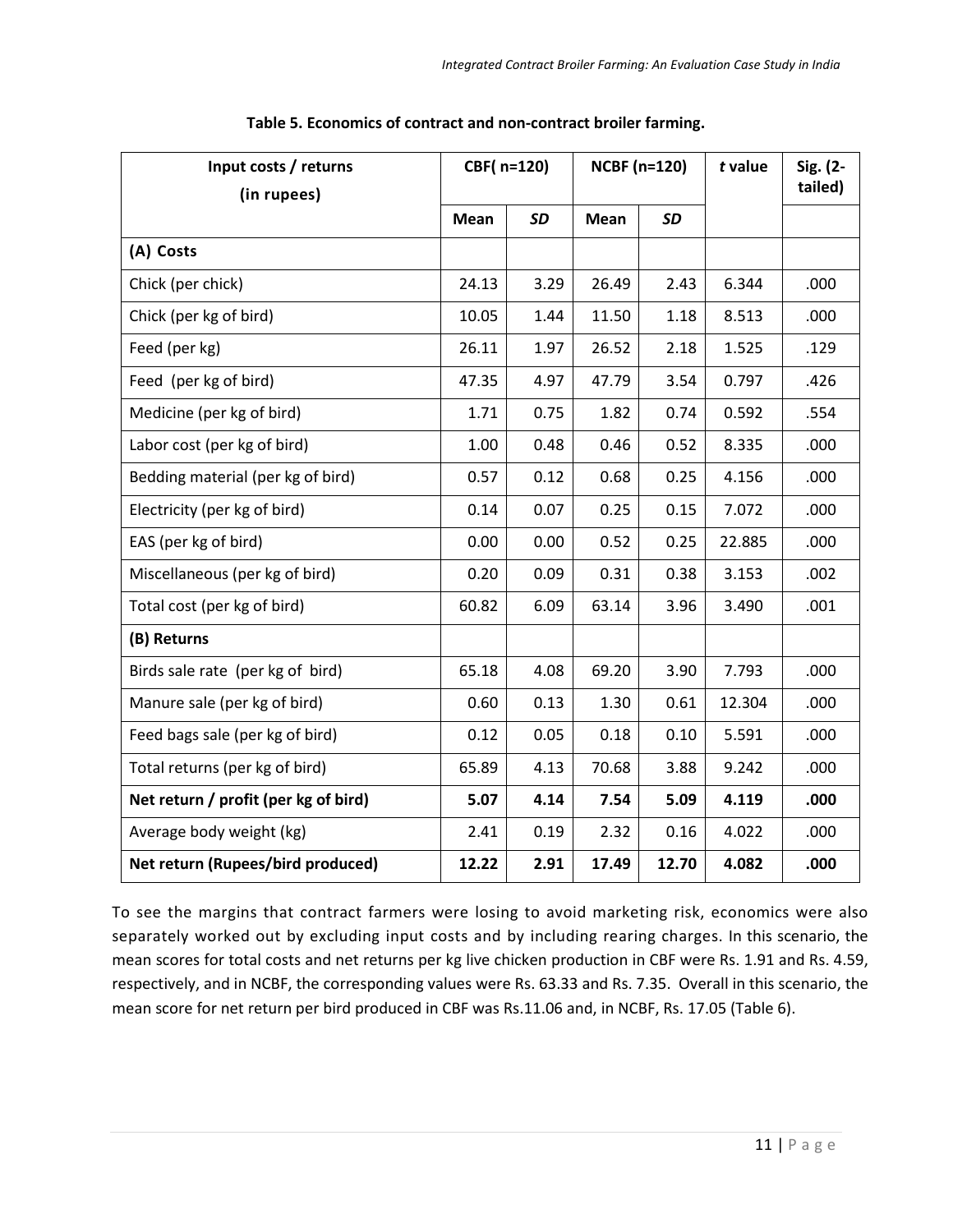| Parameter                                                        | CBF (n=120)              |                          | <b>NCBF(n=120)</b>       |                          |  |
|------------------------------------------------------------------|--------------------------|--------------------------|--------------------------|--------------------------|--|
|                                                                  | <b>Mean</b>              | <b>SD</b>                | <b>Mean</b>              | <b>SD</b>                |  |
| Costs                                                            |                          |                          |                          |                          |  |
| Chick                                                            | $\overline{\phantom{a}}$ | $\overline{a}$           | 11.50                    | 1.18                     |  |
| Feed                                                             | $\overline{\phantom{a}}$ | $\overline{\phantom{a}}$ | 47.79                    | 3.54                     |  |
| <b>Medicines</b>                                                 | $\overline{\phantom{a}}$ | $\overline{\phantom{0}}$ | 1.82                     | 0.74                     |  |
| Labor                                                            | 1.00                     | 0.48                     | 0.46                     | 0.52                     |  |
| <b>Bedding material</b>                                          | 0.57                     | 0.12                     | 0.68                     | 0.25                     |  |
| Electricity                                                      | 0.14                     | 0.07                     | 0.25                     | 0.15                     |  |
| EAS                                                              |                          | $\overline{\phantom{0}}$ | 0.52                     | 0.25                     |  |
| Miscellaneous                                                    | 0.20                     | 0.09                     | 0.31                     | 0.38                     |  |
| <b>Total costs</b>                                               | 1.91                     | 0.48                     | 63.33                    | 3.96                     |  |
| <b>Returns</b>                                                   |                          |                          |                          |                          |  |
| <b>Birds sale</b>                                                | $\overline{\phantom{a}}$ | $\overline{\phantom{m}}$ | 69.20                    | 3.90                     |  |
| Manure sale                                                      | 0.60                     | 0.13                     | 1.30                     | 0.61                     |  |
| Feed bags sale                                                   | 0.12                     | 0.05                     | 0.18                     | 0.10                     |  |
| Rearing charges (RC)                                             | 4.00                     | $\qquad \qquad -$        |                          | $\overline{\phantom{a}}$ |  |
| Incentives                                                       | 1.78                     | 0.80                     | $\overline{\phantom{0}}$ | $\overline{\phantom{a}}$ |  |
| Gross returns (RC + manure sale +feed bags sale +<br>incentives) | 6.50                     | 0.80                     | 70.68                    | 3.88                     |  |
| Net return per kg live chicken (gross return - total costs)      | 4.59                     | 0.96                     | 7.35                     | 5.09                     |  |
| Average body weight                                              | 2.41                     | 0.19                     | 2.32                     | 0.16                     |  |
| Net return (rupees/bird produced)                                | 11.06                    | 2.91                     | 17.05                    | 12.70                    |  |

**Table 6. Economics of contract and non-contract broiler farming (with rearing charges).**

The difference in net returns earned by CFs with and without variable costs indicated that they are losing a margin of Rs. 1.16 per bird produced by participating in CBF (Table 5 and 6). However, the standard deviations on returns indicates that the net returns in CBF are assured and almost fixed, while they vary widely in NCBF depending on the market rate (Table 6).

**Extension advisory service (EAS):** The integrator was the sole source (100 percent) of EAS in CBF. About 31.67 and 68.33 percent of contract farmers were very frequently and frequently getting EAS from the integrator, respectively. In case of NCBF, the main source of EAS was private poultry consultants (100 percent). However, self-service (45 percent), government veterinary doctor (on payment) (25.83 percent), government research station (4.17 percent) and government veterinary doctor (free) (4.17 percent) were mentioned as other sources of EAS.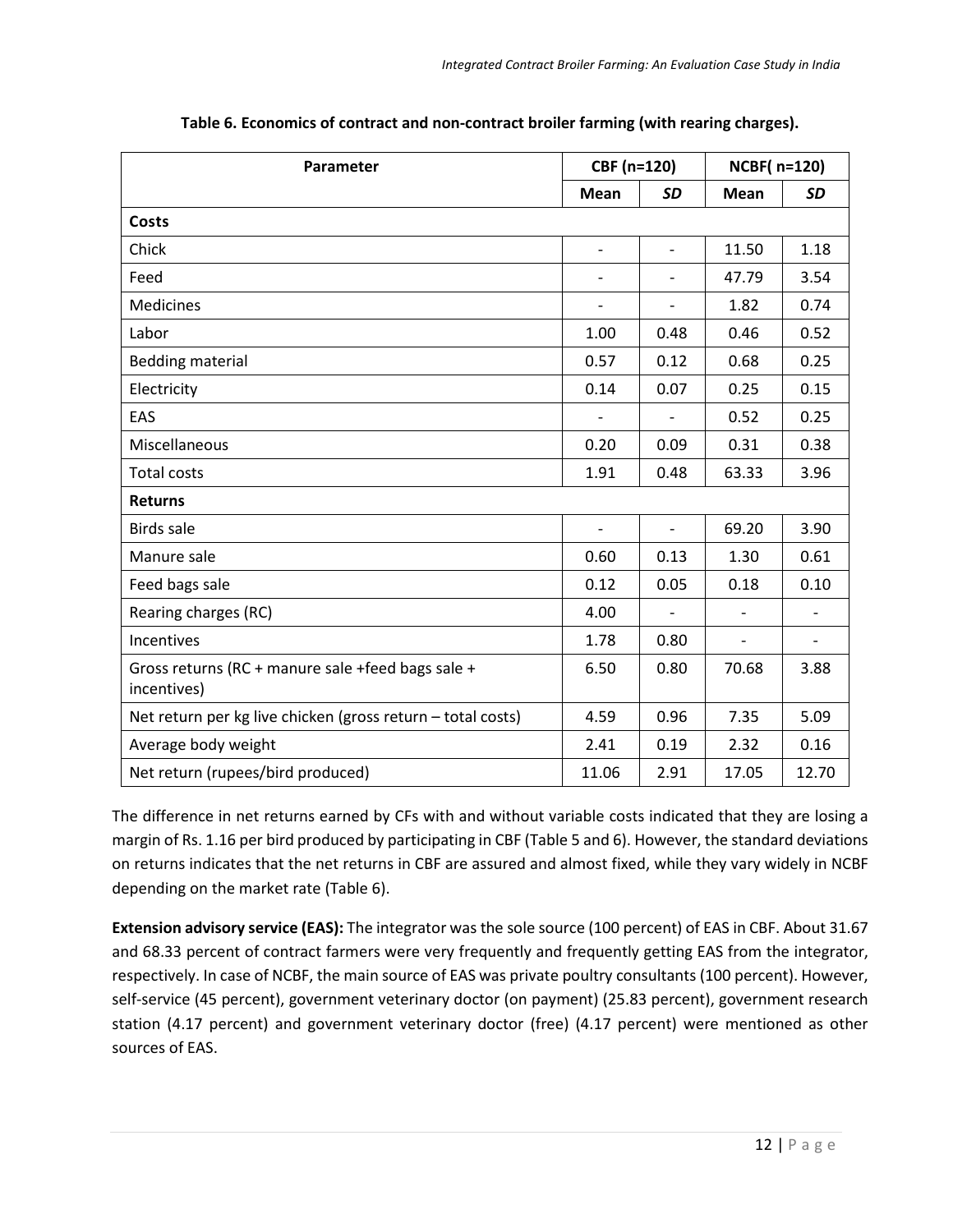# **Level 4: Farmers' Reactions**

**Factors of motivation to do CBF/NCBF:** No market risk (100 percent), regular and quick returns (86.67 percent) and low working capital required (85 percent) were the top motivations to participate in CBF. Regular and quick returns (91.67 percent), high margins (85 percent) and ease of operation (73.33 percent) were the top motivations for farmers to do NCBF (Table 7).

| <b>Motivation</b>                             | <b>CBF</b>    | Rank           | <b>NCBF</b>   | Rank |
|-----------------------------------------------|---------------|----------------|---------------|------|
|                                               | Frequency (%) |                | Frequency (%) |      |
| No market risk                                | 120 (100)     | 1              | 38 (31.67)    | 9    |
| Regular and quick returns                     | 104 (86.67)   | 2              | 110 (91.67)   | 1    |
| Low working capital required                  | 102 (85)      | 3              |               |      |
| Good market demand                            | 98 (81.67)    | 4              | 82 (68.33)    | 4    |
| Easy to operate                               | 80 (66.67)    | 5              | 88 (73.33)    | 3    |
| Good subsidiary occupation                    | 78 (65)       | 6              | 69 (57.5)     | 5    |
| Employment (self and family)                  | 75 (62.5)     | $\overline{7}$ | 68 (56.67)    | 6    |
| Manure for crops                              | 53 (44.17)    | 8              | 62 (51.67)    | 7    |
| High margins                                  | 36(30)        | 9              | 102 (85)      | 2    |
| Less land required                            | 35 (29.17)    | 10             | 42 (35)       | 8    |
| Chicken for home consumption                  | 30(25)        | 11             | 35 (29.17)    | 10   |
| Alternative to less profitable<br>agriculture | 15(12.5)      | 12             | 22 (18.33)    | 11   |

### **Table 7. Motivations to do contract/non-contract broiler farming.**

**Change in integrator(s)/input providers and reasons for change:** About 43.33 percent of contract farmers and 68.33 percent of non-contract farmers had changed integrator(s) and input provider(s), respectively, in the past two years. Low RCs (88.46 percent), not providing chicks for six batches (84.62 percent), and delay in chick delivery (76.92 percent) were the top reasons for changing the integrator(s) by contract farmers. Delay in chick delivery (90.24 percent), low quality feed (75.60 percent) and low FCR (70.73 percent) were the top reasons for changing input provider(s) by non-contract farmers (Table 8).

| <b>Reasons in CBF</b>                 | <b>Frequency</b><br>(%) (n=52) | <b>Rank</b> | <b>Reasons in NCBF</b>     | <b>Frequency</b><br>$(\%)$ (n=82) | Rank |
|---------------------------------------|--------------------------------|-------------|----------------------------|-----------------------------------|------|
| Low rearing charges                   | 46 (88.46)                     |             | Delay in chick<br>delivery | 74 (90.24)                        |      |
| Not providing chicks for 6<br>batches | 44 (84.62)                     |             | Low quality feed           | 62 (75.60)                        |      |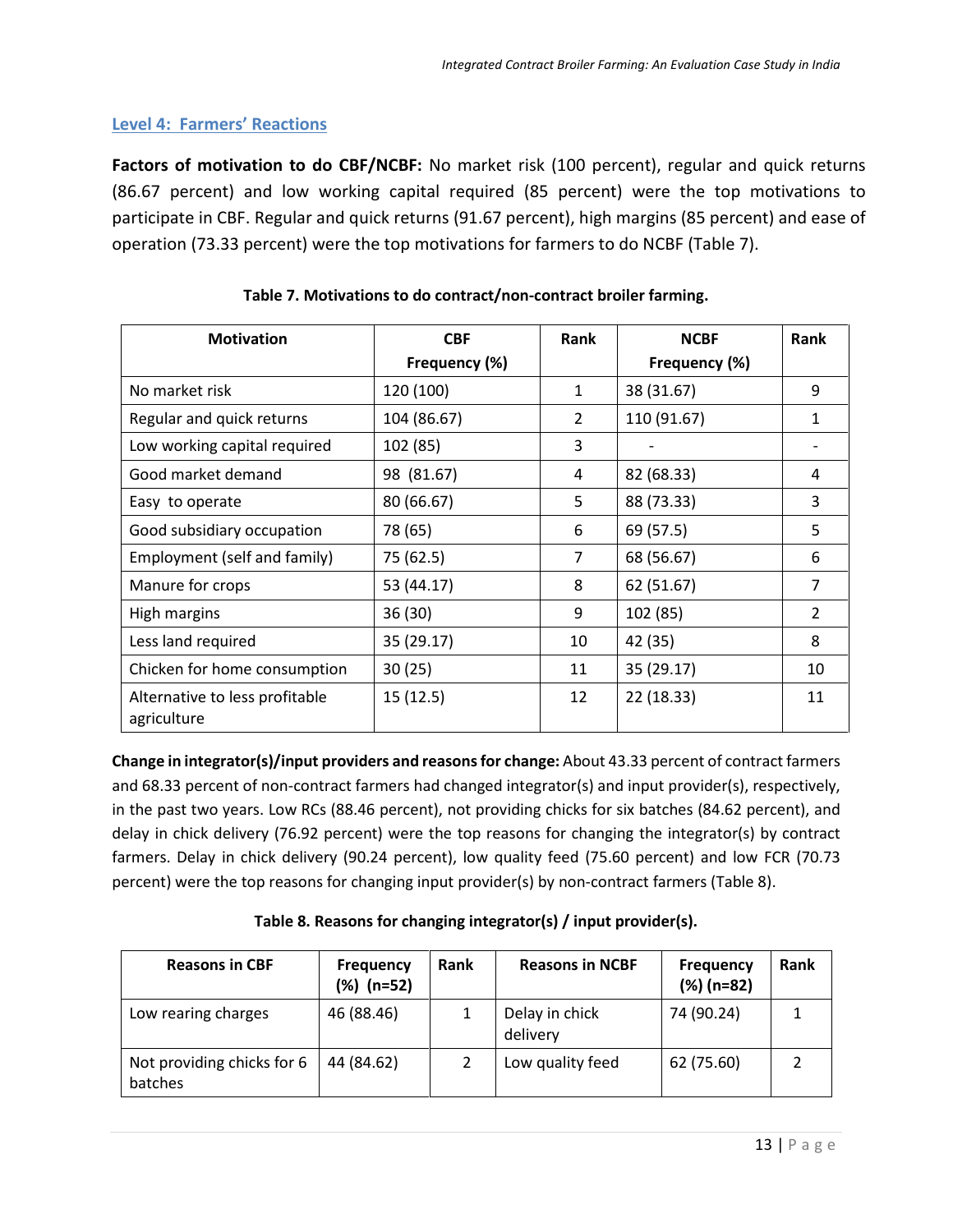| <b>Reasons in CBF</b>                   | <b>Frequency</b><br>(%) (n=52) | Rank | <b>Reasons in NCBF</b> | <b>Frequency</b><br>$(\%)$ (n=82) | Rank |
|-----------------------------------------|--------------------------------|------|------------------------|-----------------------------------|------|
| Delay in chick delivery                 | 40 (76.92)                     | 3    | Low FCR                | 58 (70.73)                        | 3    |
| Delay in lifting birds ( $> 2$<br>days) | 36 (69.23)                     | 4    | Low sale rate          | 34 (41.46)                        | 4    |
| Stringent production cost               | 30 (57.69)                     | 5    | High mortality         | 33 (40.24)                        | 5    |
| Low rate incentive                      | 30 (57.69)                     | 6    | Payment delay          | 25 (30.48)                        | 6    |
| High penalty                            | 28 (53.85)                     | 7    | Low quality EAS        | 20 (24.39)                        | 7    |
| Low FCR                                 | 26 (50.00)                     | 8    | High cost of EAS       | 20 (24.39)                        | 8    |

# **Level 5: Knowledge, Attitudes, Skills and Aspiration- KASA**

**Farmers' perceptions on inputs and outputs:** Among the inputs, the mean perception score of contract farmers on EAS (32.05) was significantly (p<0.009) higher than that of non-contract farmers (30.70). Overall, the mean perception score of contract farmers on total inputs (76.88) was significantly higher (p<0.050) than that of non-contract farmers (75.05).

Among the outputs, the mean perception score of contract farmers with respect to payments received (2.56) was significantly ( $p<0.000$ ) lower than that of the corresponding score of noncontract farmers (2.86). The mean perception scores of contract farmers on broiler birds (2.98), manure (3.87) and total outputs (25.28) were higher than those of the corresponding scores of non-contract farmers (2.81, 3.43 and 24.48, respectively), and the 't' values revealed significant differences (p< 0.030, p<0.000 and p<0.011, respectively) between them. Overall, the mean perception score of contract farmers on total outputs (25.28) was significantly (p< 0.011) higher than that of non-contract farmers (24.48).

On the whole, the combined mean perception score of contract farmers on inputs and outputs (102.15) was significantly (p<0.021) higher than that of non-contract farmers (Table 9).

| Perception          | CBF (n=120) |      | NCBF $(n=120)$ |      | t value | Sig. $(2 -$ |
|---------------------|-------------|------|----------------|------|---------|-------------|
|                     | Mean        | SD   | Mean           | SD   |         | tailed)     |
| Inputs**            |             |      |                |      |         |             |
| Chicks (10 items)   | 22.52       | 3.43 | 22.33          | 2.51 | 0.473   | .637        |
| Feed (4 items)      | 12.62       | 1.71 | 12.52          | 1.25 | 0.515   | .607        |
| Medicines (3 items) | 9.68        | 1.53 | 9.49           | 0.89 | 1.178   | .240        |
| EAS (8 items)       | 32.05       | 3.42 | 30.70          | 4.49 | 2.617   | .009        |
| Total inputs        | 76.88       | 8.36 | 75.05          | 5.77 | 1.968   | .050        |

#### **Table 9. Perceptions of farmers on inputs and outputs\*.**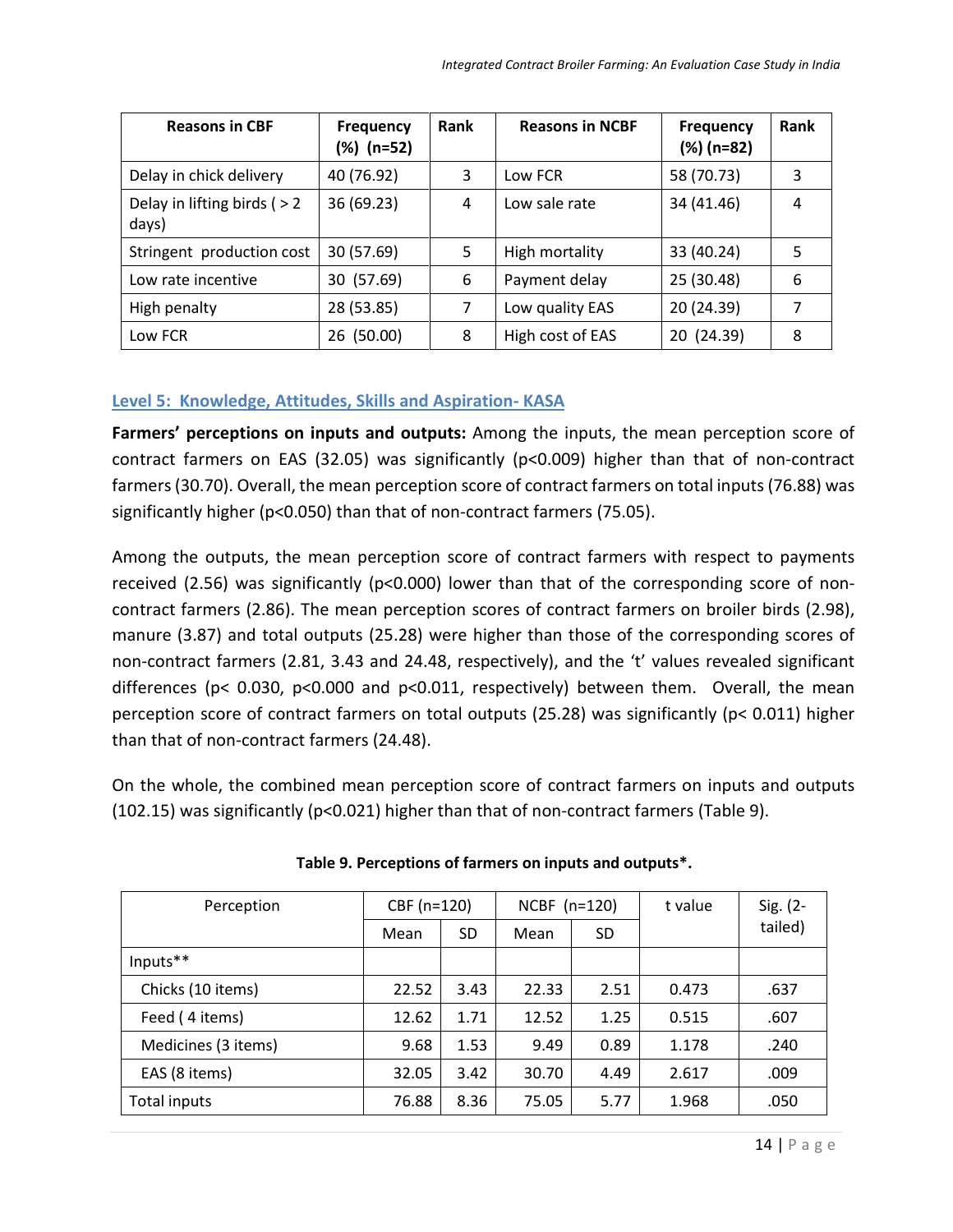| Perception                 | CBF (n=120) |      | NCBF $(n=120)$ |      | t value | Sig. (2- |
|----------------------------|-------------|------|----------------|------|---------|----------|
|                            | Mean        | SD   | Mean           | SD   |         | tailed)  |
| Outputs **                 |             |      |                |      |         |          |
| Broiler birds (2 items)    | 5.96        | 1.32 | 5.62           | 1.08 | 2.182   | 0.30     |
| Manure (3 items)           | 11.61       | 0.86 | 10.28          | 1.49 | 8.460   | .000     |
| Payment received (3 items) | 7.69        | 1.44 | 8.56           | 1.18 | 5.132   | .000     |
| Total outputs              | 25.28       | 2.48 | 24.48          | 2.33 | 2.579   | .011     |
| Overall Inputs + outputs)  | 102.15      | 9.87 | 99.53          | 7.42 | 2.331   | .021     |

**\* Scale values:** *1 = Extremely dissatisfied; 2= Dissatisfied; 3=Neither satisfied nor dissatisfied; 4=Satisfied, and ; 5=Extremely satisfied.* 

\*\* **Items** (1) Chicks - *cost, body weight, timely supply, strain, flock size, batches / year, growth rate, and gap between batches*. (2) Feed – *cost, quality, quantity, and FCR* (3) Medicines - *cost, quality, and quantity* (4) EAS – *applicability, understandability, frequency, timeliness, relevance, adequacy, usefulness, and technical knowledge of EAS provider* (5) Broiler bird *- number of birds produced and sold, live weight at sale* (6) Manure - *quantity produced, method of disposal, economic benefit* (7) Payment received - *rearing charges, regularity, and pricing method*

**Farmers' perceptions on intention of EAS:** The chi-square value (23.794) revealed a significant (p<0.000) difference between contract and non-contract farmers in their perceptions on the intention of EAS in terms of information, knowledge, skill and attitude changes (Table 10).

| Table 10. Perceptions of contract and non-contract farmers on intention of EAS. |  |
|---------------------------------------------------------------------------------|--|
|---------------------------------------------------------------------------------|--|

| <b>Intention of EAS</b>                                        | Frequency (%)     |                     |  |
|----------------------------------------------------------------|-------------------|---------------------|--|
|                                                                | CFs (n=120)       | <b>NCFs (n=120)</b> |  |
| Provision of information only                                  | 19 (15.8)         | 32(26.7)            |  |
| Provision of information and knowledge                         | 67 (55.8)         | 38 (31.7)           |  |
| Provision of information, knowledge and skill                  | 22(18.3)          | 46 (38.3)           |  |
| Provision of information, knowledge, skill and attitude change | 12(10.0)          | 4(3.3)              |  |
| Chi-square value and significance                              | 23.794 (p <. 000) |                     |  |

#### **Level 6: Practice Change**

**Adoption of technical advice:** The mean adoption scores of contract farmers on recommended housing (2.32) and feeding (2.92) practices were higher than the corresponding scores of non-contract farmers (2.16 and 2.74, respectively), and the 't' values revealed significant (P<0.008 and P<0.000) differences between them. The mean adoption score of contract farmers on medication practices (2.45) was significantly (P<0.010) lower than the corresponding score of non-contract farmers (2.62). This indicate that technical advices related to housing and feeding were adopted more in CBF, but in NCBF advice on medication practices was more often adopted (Table 11).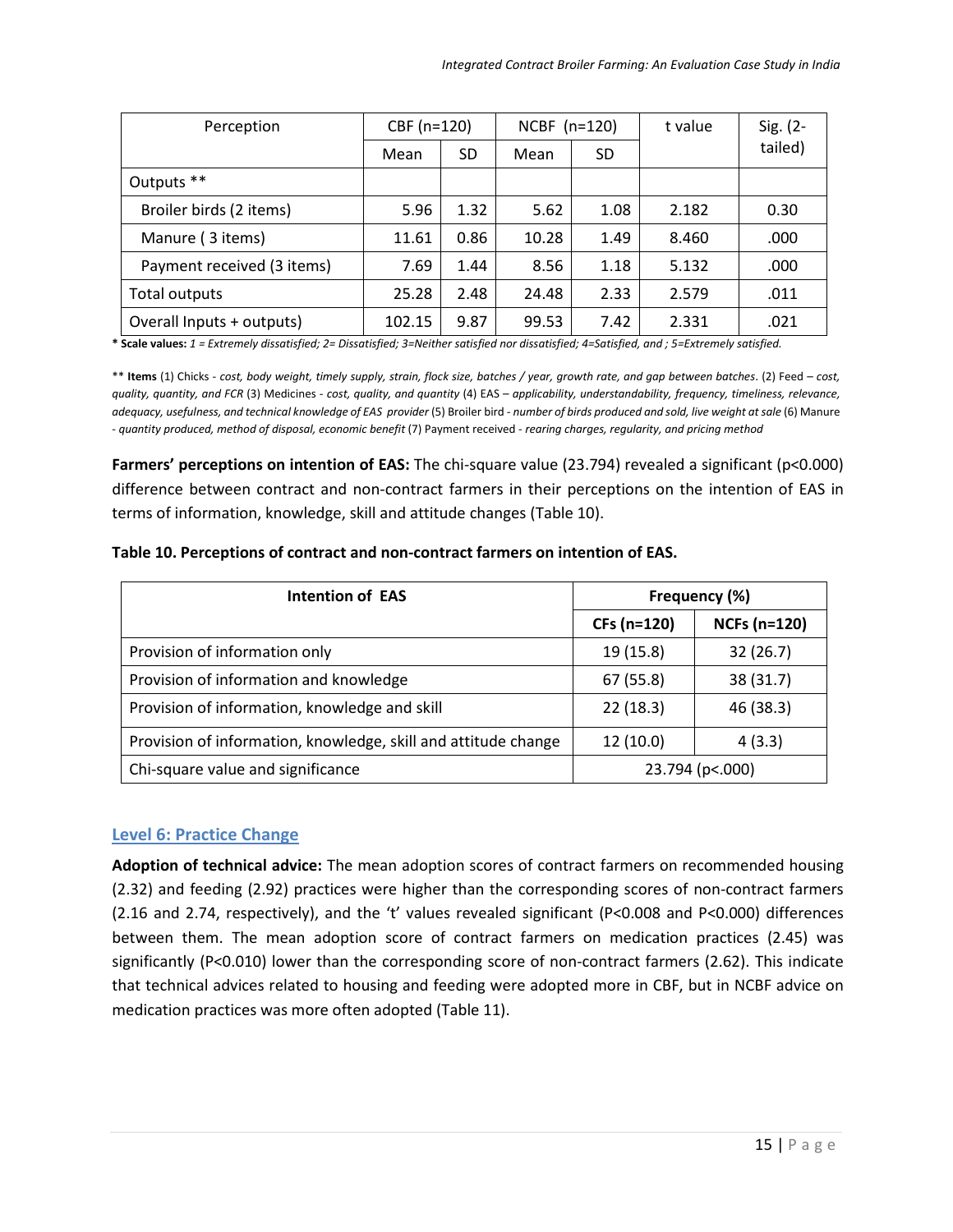| Technical advice* | CBF (n=120) |      | <b>NCBF (n=120)</b> |      | 't' value | Sig. (2- |
|-------------------|-------------|------|---------------------|------|-----------|----------|
|                   | Mean        | SD   | Mean                | SD   |           | tailed)  |
| Chicks            | 2.89        | 0.31 | 2.92                | 0.28 | 0.656     | .513     |
| Housing           | 2.32        | 0.47 | 2.16                | 0.45 | 2.677     | .008     |
| Feeding           | 2.92        | 0.28 | 2.74                | 0.44 | 3.688     | .000     |
| Medication        | 2.45        | 0.50 | 2.62                | 0.49 | 2.614     | .010     |

| Table 11. Adoption of technical advices by farmers. |  |  |  |
|-----------------------------------------------------|--|--|--|
|-----------------------------------------------------|--|--|--|

**\*Scale values:** *1=not adopted, 2=discontinued 3= partially adopted, 4=fully adopted.*

#### **Level 7: End Results**

**SWOT analysis:** Tables 12-15 show the top five SWOT issues in CBF and NCBF. No marketing risk (100 percent), doorstep delivery of inputs and EAS (90 percent), low variable costs to the farmers (85 percent), low production cost (81.66 percent) and maximum efficiency in production (66.66 percent) were perceived as five major strengths of CBF. Comparatively higher margins (81.66 percent), easy to change input providers (63.33 percent), quick returns (58.33 percent), efficiency in production (53.33 percent) and all-in-all-out system (41.66) were the five strengths perceived in NCBF (Table 12).

| CBF (n=120).                         |                |                | NCBF (n=120).                     |               |                |  |
|--------------------------------------|----------------|----------------|-----------------------------------|---------------|----------------|--|
| <b>Strengths</b>                     | (Frequency (%) | Rank           | <b>Strengths</b>                  | Frequency (%) | Rank           |  |
| No marketing risk                    | 120 (100)      | 1              | Comparatively<br>higher margins   | 98 (81.66)    | 1              |  |
| Inputs and EAS<br>doorstep delivery  | 108 (90.00)    | $\overline{2}$ | Easy to change<br>input providers | 76 (63.33)    | $\overline{2}$ |  |
| Low variable costs<br>to the farmers | 102 (85.00)    | 3              | <b>Quick returns</b>              | 70 (58.33)    | 3              |  |
| Low production<br>cost               | 98 (81.66)     | 4              | Efficiency in<br>production       | 64 (53.33)    | 4              |  |
| Efficiency in<br>production          | 80 (66.66)     | 5              | All-in-all-out<br>system          | 50 (41.66)    | 5              |  |

#### **Table 12. Strengths of contract and non-contract broiler farming.**

Low RCs (91.66 percent), high investment in fixed costs (79.16 percent), low margins (66.66 percent), production cost estimation favoring companies (61.66 percent) and shortage of skilled labor (60 percent) were perceived as major weaknesses of CBF. High marketing risk (93.33 percent), high fixed and variable costs (87.5 percent), no government EAS provision (80 percent), demand fluctuations (76.66 percent) and seasonal inputs availability (74.16 percent) were perceived as major weaknesses in NCBF (Table 13).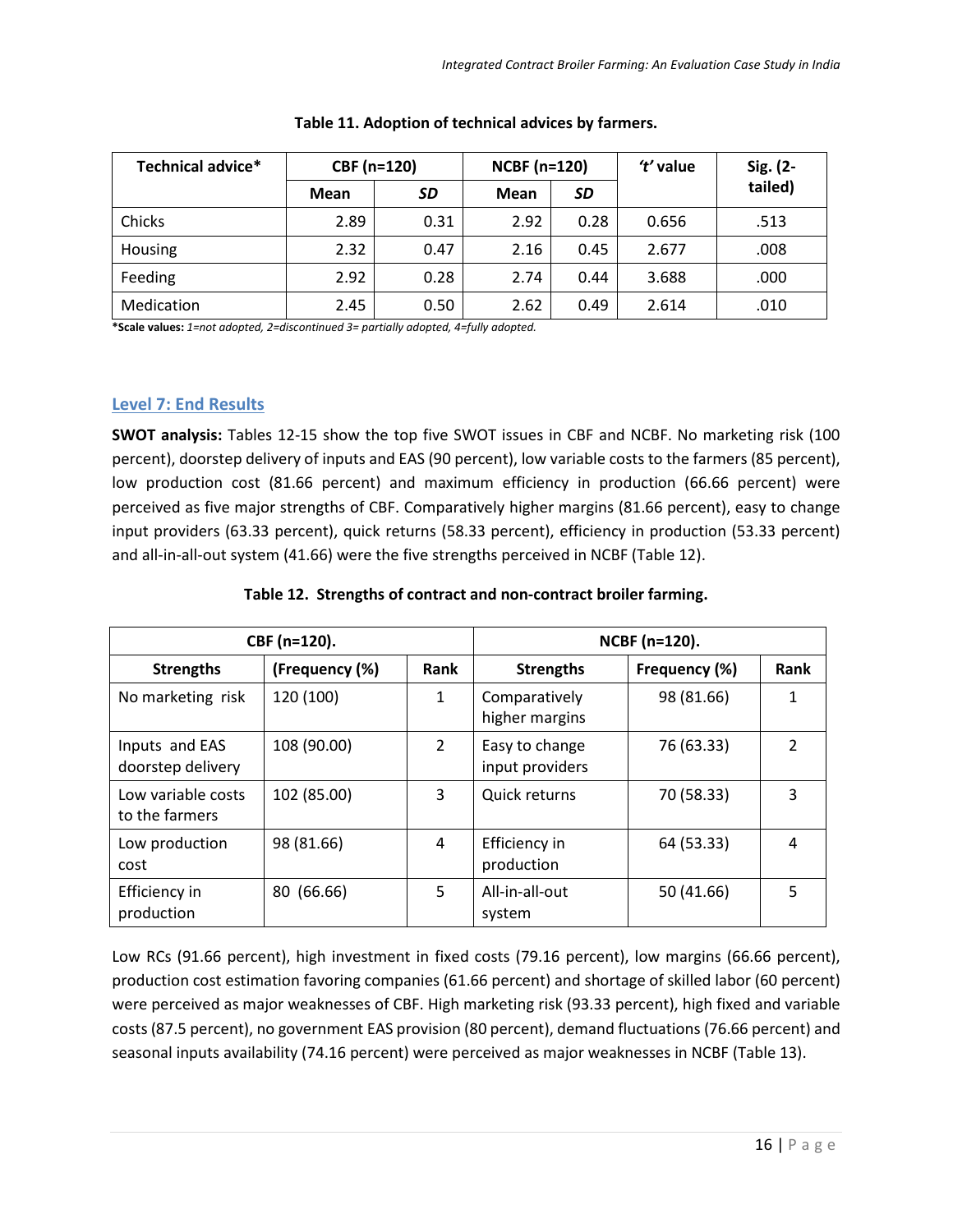| CBF (n=120).                                     | NCBF (n=120). |                |                                       |               |                |
|--------------------------------------------------|---------------|----------------|---------------------------------------|---------------|----------------|
| Weaknesses                                       | Frequency (%) | Rank           | <b>Weaknesses</b>                     | Frequency (%) | Rank           |
| Low rearing charges                              | 110 (91.66)   | 1              | High marketing<br>risk                | 112 (93.33)   | 1              |
| High investment in fixed<br>costs                | 95 (79.16)    | $\overline{2}$ | High fixed and<br>variable costs      | 105 (87.5)    | $\mathfrak{p}$ |
| Low margins                                      | 80 (66.66)    | 3              | No government<br><b>EAS provision</b> | 96 (80.00)    | 3              |
| Production cost estimation<br>favoring companies | 74 (61.66)    | 4              | Demand<br>fluctuations                | 92 (76.66)    | 4              |
| Shortage of skilled labor                        | 72 (60.00)    | 5              | Seasonal inputs<br>availability       | 89 (74.16)    | 5              |

| Table 13. Weaknesses of contract and non-contract broiler farming. |  |
|--------------------------------------------------------------------|--|
|--------------------------------------------------------------------|--|

Enhancing RCs and sharing rate incentive margins with farmers (90 percent), mentioning input standards in agreements (80 percent), scope for further expansion and value chain development (75 percent), high demand and acceptability for poultry meat (68.33 percent) and wet market to processed marketing for further value chain development (62.5 percent) were the important opportunities perceived in CBF. Assured marketing (93.33 percent), minimum support price above production cost for chicken (85 percent), agriculture status to poultry farming (74.16 percent), efficient forecasting of demand to reduce marketing risk (65.83 percent), and scope for preparing own feed and automation (65 percent) were the major opportunities perceived in NCBF (Table 14).

| $CBF(n=120)$                                                                | <b>NCBF</b> $(n=120)$ |                |                                                                |                         |      |
|-----------------------------------------------------------------------------|-----------------------|----------------|----------------------------------------------------------------|-------------------------|------|
| <b>Opportunities</b>                                                        | Frequency<br>$(\%)$   | <b>Rank</b>    | <b>Opportunities</b>                                           | <b>Frequency</b><br>(%) | Rank |
| Enhancing RCs and sharing rate<br>incentive margins with farmers            | 108<br>(90.00)        | $\mathbf{1}$   | Assured marketing                                              | 112<br>(93.33)          |      |
| Input standards to include in<br>agreements                                 | 96 (80.00)            | $\overline{2}$ | Minimum support price<br>above production cost                 | 102<br>(85.00)          | 2    |
| Scope for further expansion<br>and value chain development                  | 90 (75.00)            | 3              | Agriculture status to<br>poultry farming                       | 89 (74.16)              | 3    |
| High demand and acceptability<br>for poultry meat                           | 82 (68.33)            | 4              | Efficient forecasting of<br>demand to reduce<br>marketing risk | 79 (65.83)              | 4    |
| Wet market to processed<br>marketing for further value<br>chain development | 75 (62.5)             | 5              | Scope for own feed<br>preparation and<br>automation            | 78 (65.00)              | 5    |

**Table 14. Opportunities in contract and non-contract broiler farming.**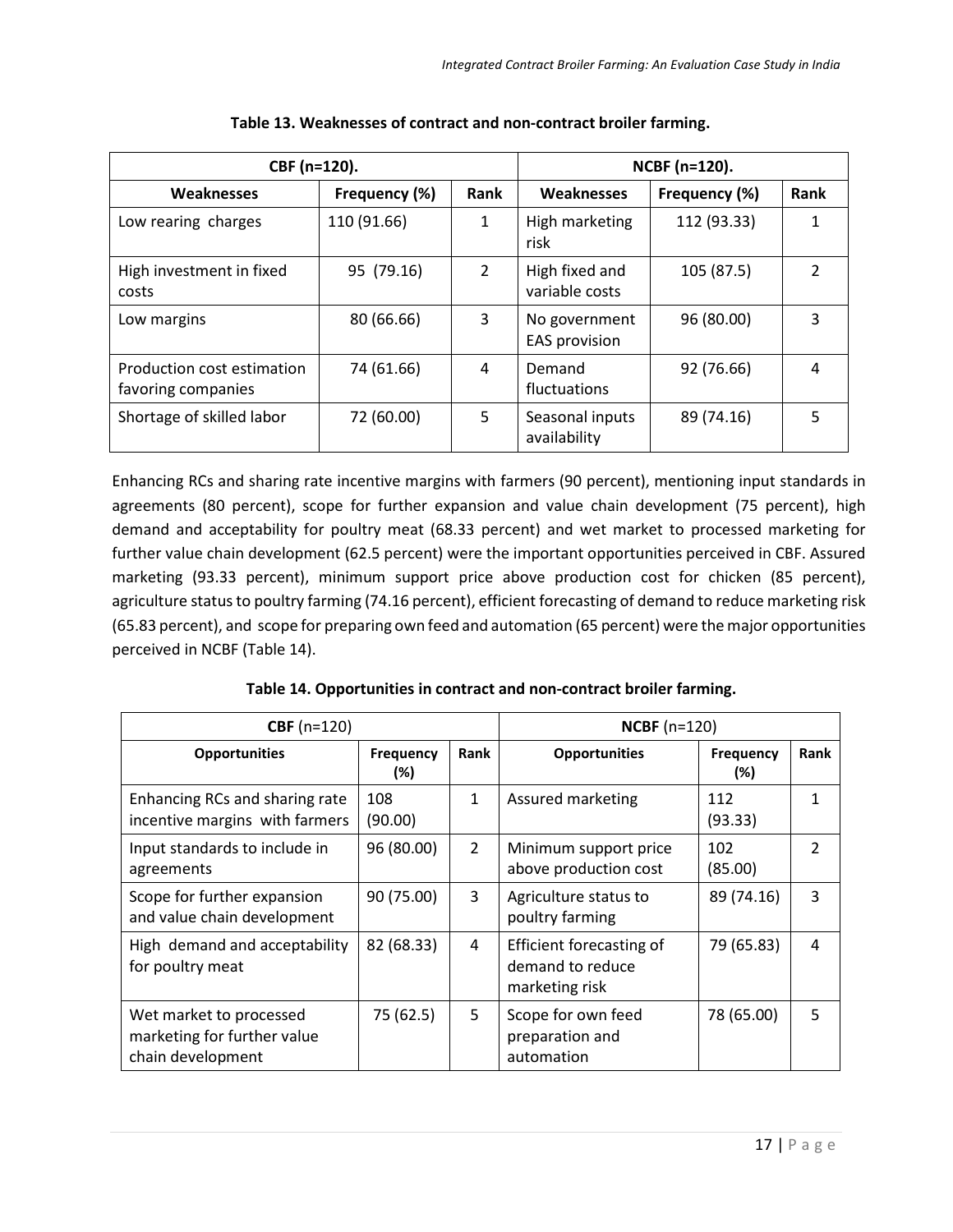Unilateral contracts favoring integrators (63.33 percent), no regulations/specifications on inputs (54.16 percent), monopoly by a few companies (37.5 percent), emerging and reemerging diseases (25 percent), and environmental concerns on poultry farms (20.83 percent) were the major threats perceived in CBF. The other important threat perceived in CBF was poultry welfare issues by 20 percent of respondents. High marketing risk and high production costs leading to withdrawal from NCBF (71.66 percent), volatile markets (65 percent), control of the market by a few contract companies (54.16 percent), spurious inputs (46.66 percent), and emerging and reemerging diseases (28.33 percent) were the major threats perceived in NCBF (Table 15).

| $CBF(n=120)$                                  |               |                | $NCBF (n=120)$                                                                              |               |                |  |
|-----------------------------------------------|---------------|----------------|---------------------------------------------------------------------------------------------|---------------|----------------|--|
| <b>Threats</b>                                | Frequency (%) | <b>Rank</b>    | <b>Threats</b>                                                                              | Frequency (%) | Rank           |  |
| Unilateral contracts<br>favoring integrators  | 76 (63.33)    | $\mathbf{1}$   | High marketing risk<br>and production costs<br>leading to<br>withdrawal from<br><b>NCBF</b> | 86 (71.66)    | 1              |  |
| No specifications on<br>inputs                | 65 (54.16)    | $\overline{2}$ | Volatile markets                                                                            | 78 (65.00)    | $\overline{2}$ |  |
| Monopoly by a few<br>companies                | 45 (37.5)     | 3              | Control of market by<br>a few companies                                                     | 65 (54.16)    | 3              |  |
| Emerging and<br>reemerging diseases           | 30 (25.00)    | 4              | Spurious inputs                                                                             | 56 (46.66)    | 4              |  |
| Environmental<br>concerns on poultry<br>farms | 25 (20.83)    | 5              | Emerging and<br>reemerging diseases                                                         | 34 (28.33)    | 5              |  |

**Table 15. Threats to contract and non-contact broiler farming.**

**FGD:** Based on FGD with key stakeholders, the selection criteria and terms and conditions applicable to contract farmers are presented (Box 2).

The FGD findings indicated that all privileges and rights were in the hands of the contract companies; requirements on poultry sheds/equipment/utilities etc., were very rigorous; specifications on outputs to be achieved by farmers – FCR, mortality, body weight, SPC., etc. - were fixed by and favored the contract companies; contracts did not mention the specifications on inputs to be delivered by companies - chick weight, quality of feed, medicines and vaccines, qualifications of EAS providers, etc., - all of which directly affect body weight of the adult birds; contracts were not in the local language, and no farmer was given copy of the agreement; no reasons were given for fixing Rs. 4 as RC, stringent production cost incentives and penalties in the agreements, which are in favor of contract companies; with very meager rate incentive norms in case of high market prices, the majority of marketing margins favored the contract companies, and; tax deduction at source is not justifiable when farmers were given only rearing charges.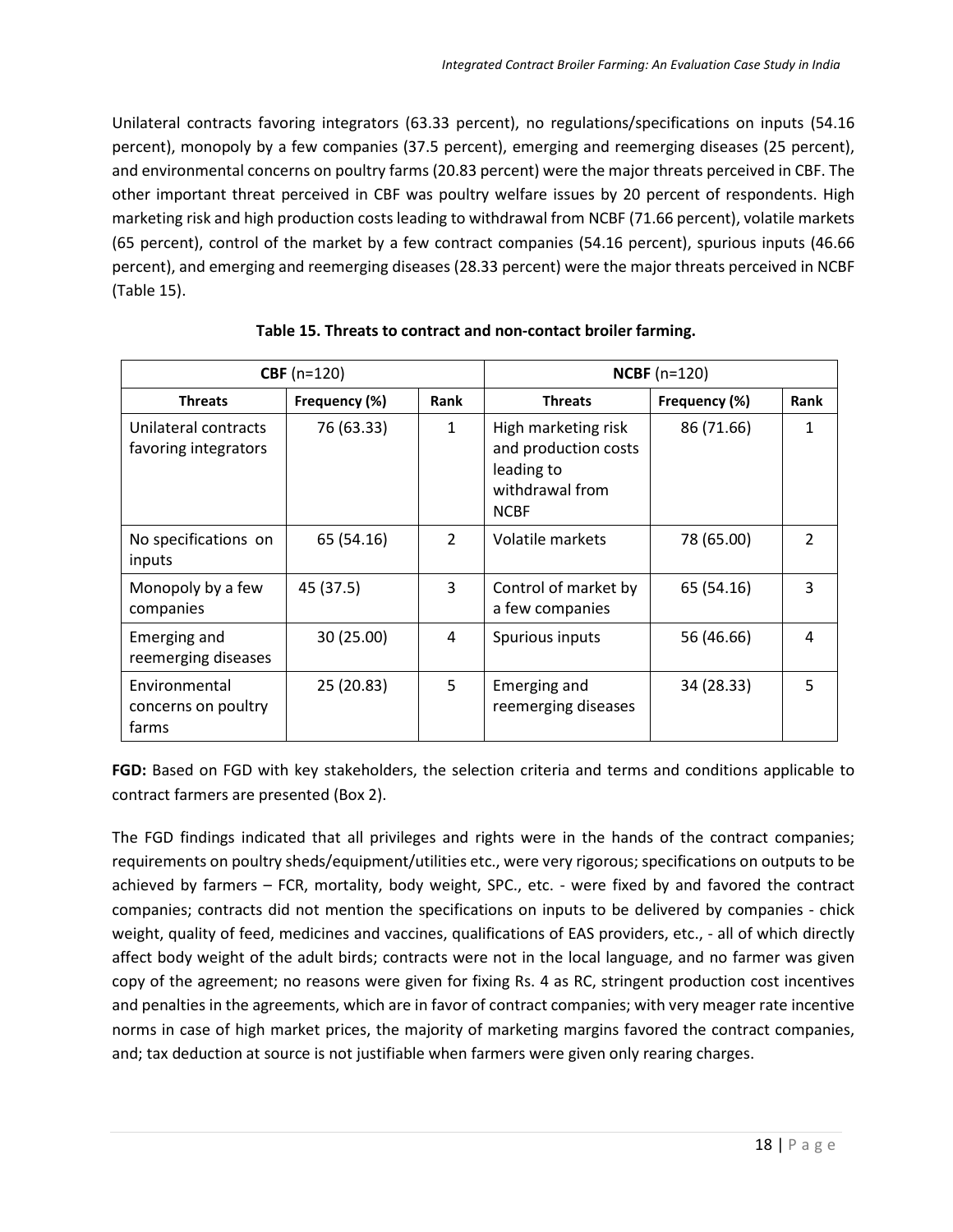#### **Box 2: Selection criteria and terms and conditions applicable to contract farmers.**

**Selection:** A farmer who is interested in CBF applies to the company with personal, financial and farm details (ownership, location, local reference, shed(s) and infrastructure - capacity, history, water source, electricity/power back-up, equipment, labor, and previous poultry farming history). The company independently verifies and assesses rigorously the suitability of the farm for CBF. If found suitable, fix the batch size.

**Terms and conditions applicable:** Standard production cost (SPC)/kg of live chicken is calculated based on flock size, inputs cost (chick, feed, medicines, vaccines, management charges) with clauses viz.,: mortality allowed - 5 percent; standard body weight - 2 kg; FCR - 1.85; RC – Rs. 4/kg of live chicken. Additional RC of Rs. 0.10 per kg to be paid extra for farms with 20,000 chick's placement. Incentive for reduction in cost below SPC and penalty if it exceeds SPC. Market rate incentive to be calculated above Rs. 65 to 70/kg live chicken @ 5 paisa per rupee earned, and from Rs.70.01 upwards, 10 paisa per rupee earned, with a maximum rate incentive limit of Rs. 2 per kg. Farmers who maintain production cost below SPC and a converted FCR of 1.75 or below, in three consecutive batches will be given 10 paisa per kg extra for the three batches. Rs. 25 per ton towards feed unloading charges will be paid to the farmer. Cost of losses above 5 percent mortality will be recovered from the farmer at a rate equivalent to chick cost, inclusive of cost of medicine, vaccine and management. If any shortage of birds is noticed, it will be recovered at actual cost plus Rs. 5 or highest rate sold + Rs. 5, whichever is higher. All payments to the farmer will be made with tax deduction at source as per the government rules. If the cost of production is above SPC, shortages above 2 percent of the chicks supplied or mortality above 15 percent and high FCR for two consecutive batches, the contract of such farm will be terminated. All these terms and conditions are subject to change at the discretion of the company.

The contractor will not come to the rescue of the farmer in case of the mortality of the birds due to natural calamities like cyclones, earth quakes, fire accidents, etc. The contractors also get cheated by some of the farmers who indulge in sale of birds to other parties, adding extra birds with the same feed, sale of feed to other parties, noncompliance to the advices of the EAS provider, etc. There are ample reasons why many contract farmers keep on shifting from one contractor to the other as they always feel they were underpaid for their effort. Lack of trust between the integrator and the farmer is the main reason for this. There are also instances where in many farmers stick to the same contractor for years, which is due to solid trust and satisfaction between both the parties.

# **Conclusions and Implications for Policy**

The study evaluated integrated CBF and NCBF systems in India's Karnataka, Telangana and Andhra Pradesh states. The findings on demographics were comparable except that non-contract farmers had greater experience. Contract farmers had more broiler sheds, produced fewer batches per year, and used more hired labor. In CBF sale rate was lower, while sale weight and weight gain were higher. Among the inputs, the chick cost was lower and labor cost was higher in CBF, whereas bedding material, electricity, EAS and miscellaneous costs were higher in NCBF. In spite of low production cost, the contract farmers were losing a margin of Rs. 5.99 per bird to avoid marketing and production risks. The integrators were the sole source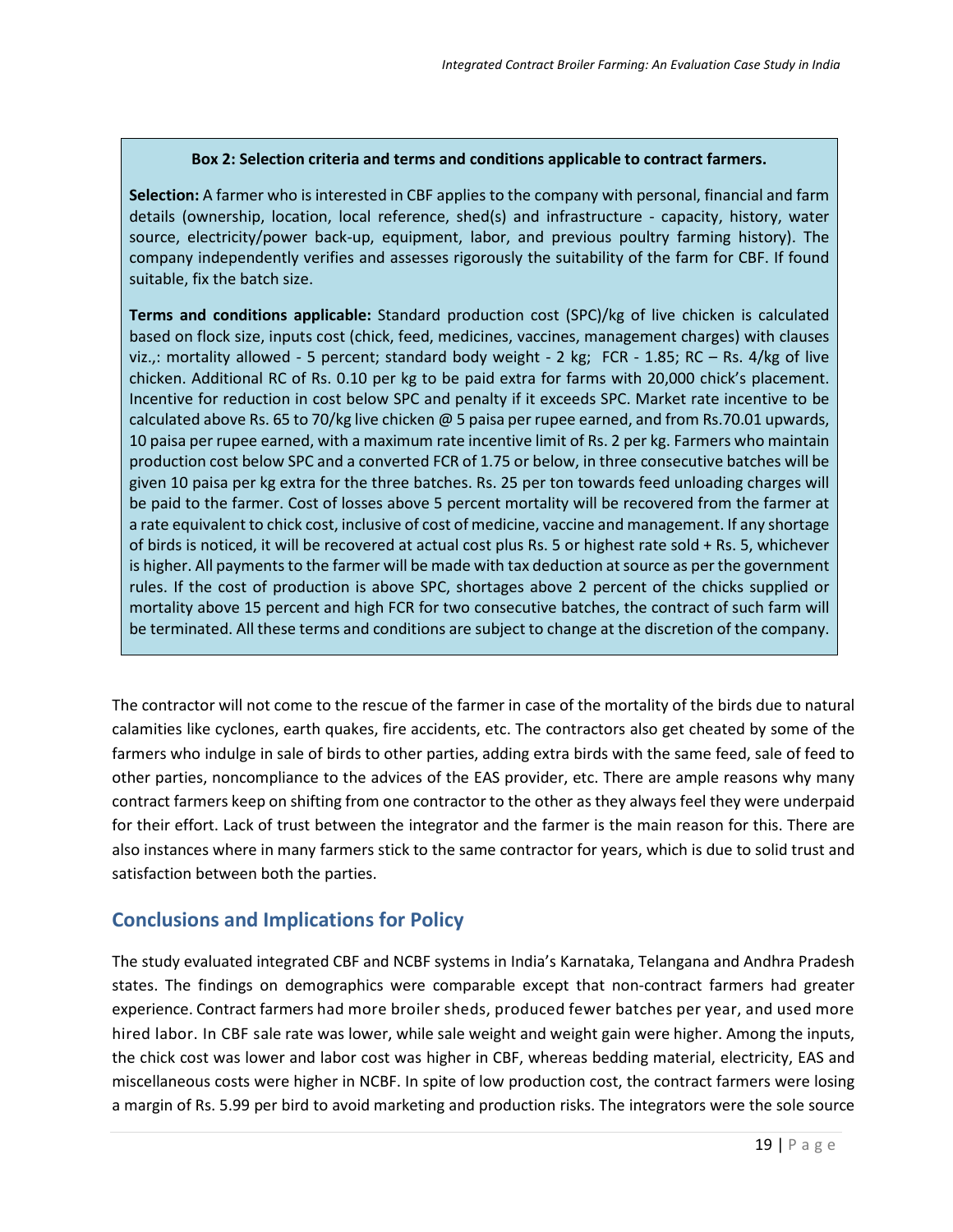of free EAS under CBF, while private poultry consultants provide EAS on payment in NCBF. The majority of contract farmers had not changed integrators; the majority of non-contract farmers had changed input provider(s) in the past two years. The perception of contract farmers on inputs, outputs and EAS was significantly higher than that of non-contract farmers. Adoption of technical advice related to housing and feeding was better in CBF and medication was better adopted in NCBF. The internal strengths/weaknesses, and external opportunities/threats that emerged in the study are helpful in matching the resources and capabilities to the competitive environment in which CBF and NCBF systems are operating. The FGD indicated that, all privileges and rights were in the hands of the contract companies.

The overall findings of the study indicated that production cost in CBF was significantly low due to modest input costs, which are provided by contract companies. In spite of that, the total returns in CBF were also significantly low because efficiency surplus is largely taken by contract companies. On the other hand, though production cost was high, farmers in NCBF were gaining a margin of Rs. 5.99 per bird despite facing marketing and production risks. **This leads to the conclusion that contract and non-contract farmers incur significantly different production and marketing costs and earn different marketing margins.** The standard deviations on returns under both the systems confirms that, the net returns in CBF are guaranteed and predetermined, while in case of NCBF it varies widely depending on the market rate and seasonal fluctuations. **This points to the conclusion that CBF do not enable contract farmers to make better profits than independent farmers, rather it gives a lower, but assured and almost fixed, returns.**

Despite low returns, farmers are participating in CBF largely because of their inability to bear the high investments on inputs, assured income, doorstep delivery of quality inputs and EAS freely (i.e., low working capital) and absence of marketing risk. On the other hand, through improved technology, low margins on inputs, economy of scale and stringent norms, the companies are reducing production cost leading to lower retail chicken prices for consumers (Prabakaran, 2003; Landes et al., 2004). **All these factors resulted in successful value chain development through CBF.**

Nevertheless, in the absence of a regulatory body, all privileges and rights were in the hands of contract companies. Though standards on infrastructure and outputs were fixed by contract companies in their favor, the contracts were silent on standards on inputs to be delivered by contract companies. With meager rearing charges, stringent production cost incentives and penalties, the agreements clearly favored the contract companies. **The survey and FGD findings revealed that the value chain development and provision of inputs and EAS by large private poultry companies did not really result in a win-win situation for both integrators and farmers.** Though it is not a win-win situation, farmers still participate in CBF as the returns are assured and fixed and there is no need to bear soaring input costs, as well as high market and production risks. Once entered into contract, most of the farmers cannot get away from the CBF mainly because of their investment in shed and equipment that cannot be put to use for other purposes or occupations.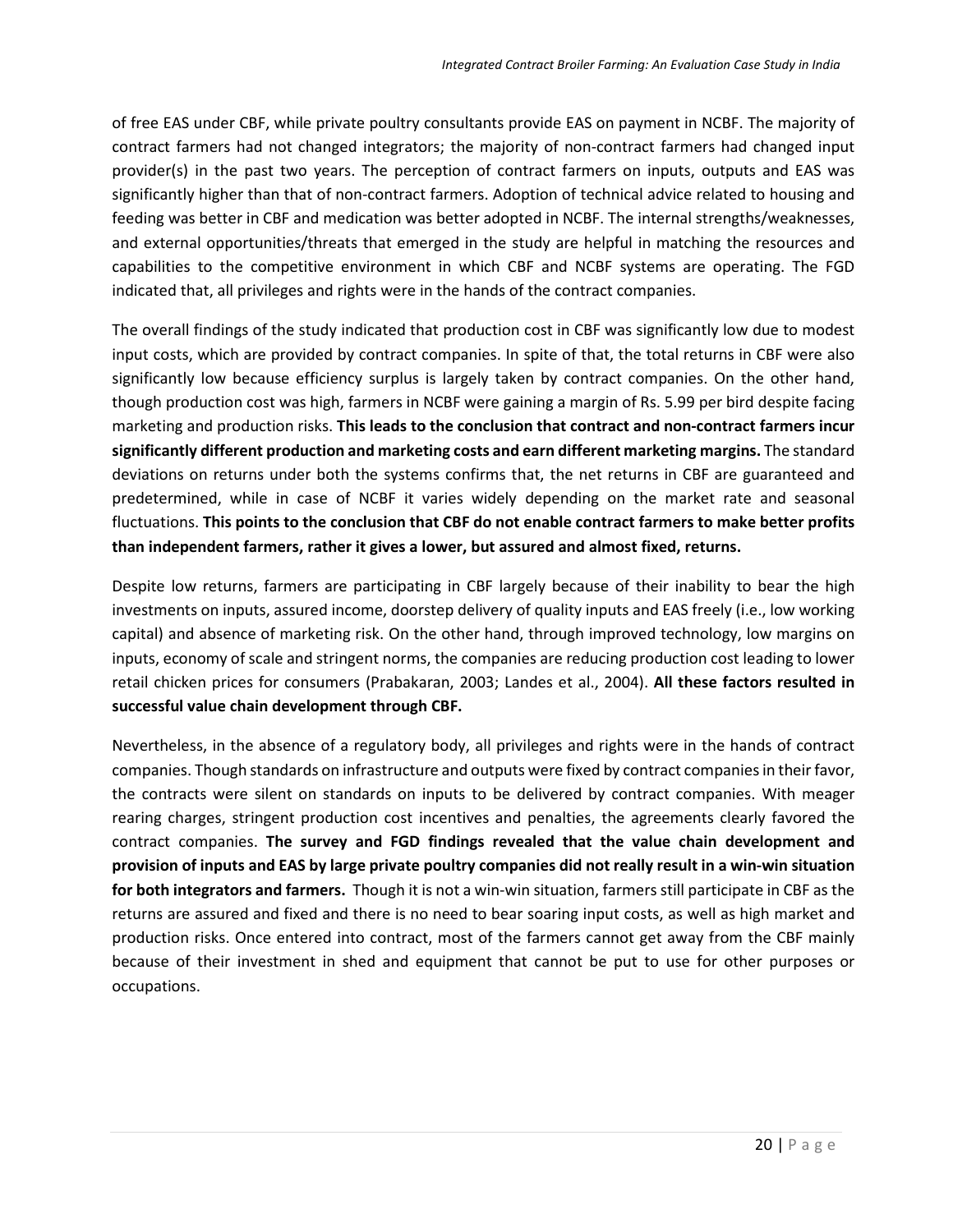# **Recommendations**

Although some limitations have been identified, there is huge potential and need for further value chain development through CBF. Keeping this in mind, and to address limitations, the following specific policy interventions are recommended.

**Further promotion and regulation of CBF:** Factors that are attracting farmers to CBF include

- i) Farmers are free from investment, production and marketing risks
- ii) Doorstep delivery of inputs, which includes chicks, feed, medicines, EAS, technical services, and training;
- iii) Close daily monitoring by contract companies.

Without CBF, the poultry companies engaged in chick, feed, vaccine and medicine production also face risks to their profitability. Therefore, CBF is an institutional arrangement that tackles risks of both farmers and companies through market linkages (Minot, 1986; Sundararajan, 2005; Ramaswami et al., 2006). Findings of the present study and other reports (Glover, 1987; Little and Watts, 1994; Thamizhselvi and Rao, 2009; Thamizhselvi and Rao, 2010), however, revealed that the value chain development and provision of EAS by large private poultry companies is not always a win-win situation for both the parties. Gulati (2008) and Kalamkar (2012) also opined that balanced contracts that benefit both the parties – through assured markets, competitive price and guarantee against risk – result in successful value chain development. Although some limitations have been identified, there is a huge potential and need for regulated expansion and further value chain development through CBF. Based on the findings of this study and other researches, it is recommended to establish a regulatory body to balance the profits of both the integrator and contract farmer and to enforce environmental and welfare issues.

**Enhance rearing charges and revise rate incentive norms to transfer part of market margins to the farmers:** With a meager rearing charges, stringent production cost estimation, penalties and minimal rate incentive norms in case of high market prices, the agreements favor the contract companies and exploit small farmers. In spite of this exploitation, contract farmers still prefer this system because they perceive that they benefit more, to some extent, by participation than non-participation. The current rearing charge is Rs. 4 and rate incentive norms are at 5 paisa per rupee earned from Rs. 65 to 70/kg live chicken and from Rs.70.01 upwards, 10 paisa per rupee earned, with a maximum rate incentive limit of Rs. 2 per kg. The low rate incentive norms in case of high market prices mean that the contract companies and consumers are benefiting more than farmers when prices of chicken go up. Hence, an upward revision of rearing charges to at least Rs. 6 per kg live chicken is recommended. It is also recommended to revise rate incentive norms to transfer part of market margins to the farmers in case of high market prices.

**Increase the number of batches per year by contract farmers:** In spite of having more broiler sheds and hiring labor on an annual basis, contract farmers are raising fewer batches per year than non-contract farmers, mainly because the contractors supply not more than five batches of chicks in a year. The contract farmer will not be in a position to use his shed and labor efficiently resulting in significantly higher cost, especially in labor. To utilize labor effectively throughout the year and to get returns on fixed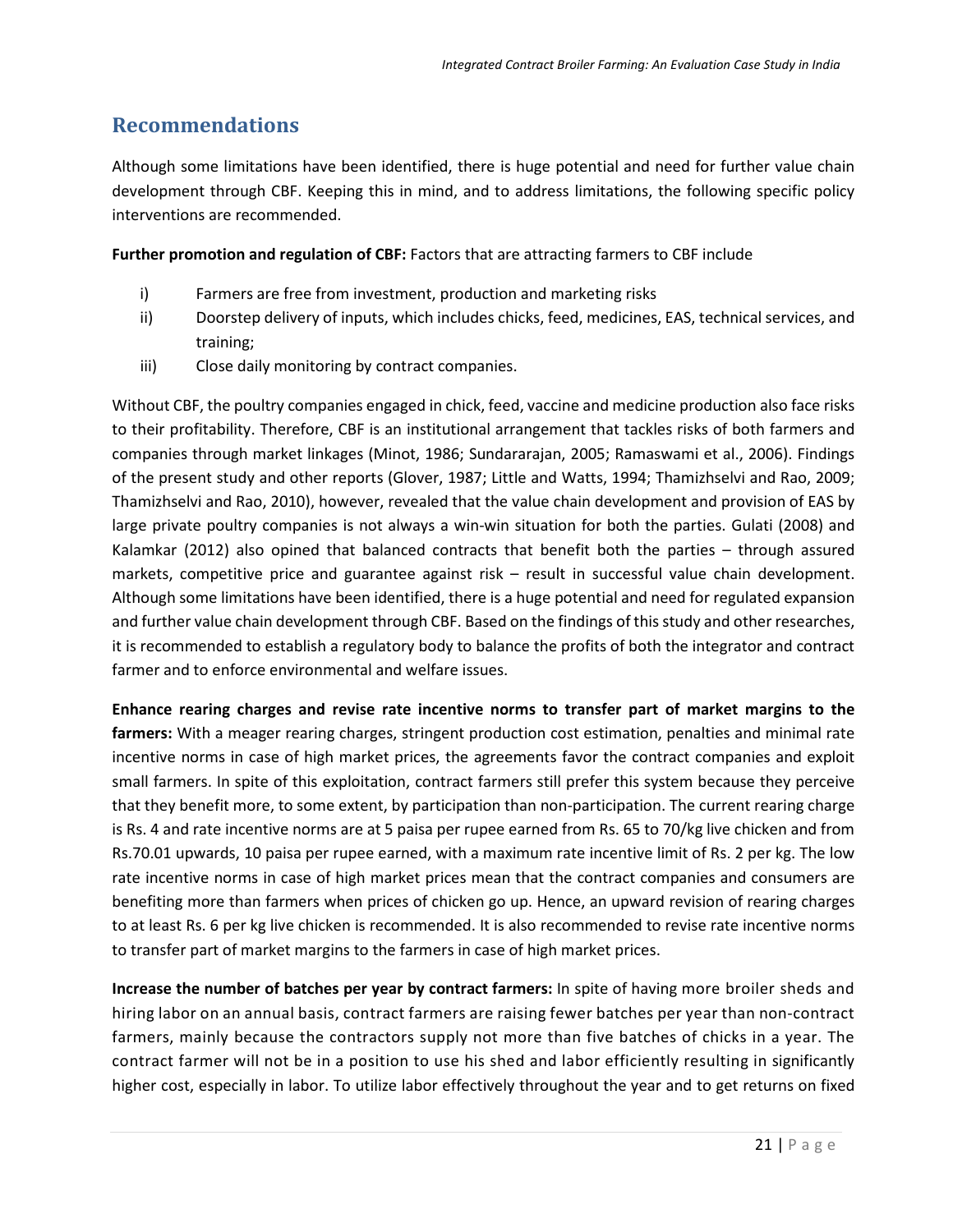cost investments, they need to rear at least six batches per year. Hence, it is recommended that contract companies provide chicks for at least six batches per year.

**Transparency in executing contract agreements:** Agreements mention standards on poultry sheds, equipment and outputs, but are silent on inputs to be delivered by contract companies. In addition to providing input standards, contract agreements are to be prepared in the local language and a copy to be provided to the contract farmers which aid in building trust and confidence among the partners of CBF.

**Government support to promote CBF and NCBF:** Taking the SWOT issues into consideration, it is recommended that the Government of India take measures to assure marketing, a minimum support price over and above the production cost, according agriculture status to poultry farming (to garner the subsidy benefits on electricity, low interest bank loans and other inputs) and to develop efficient market information to reduce uncertainty in poultry marketing. Recently, Telangana state announced agriculture status to poultry farming. Other states also need to give agriculture status to poultry farming to get the subsidy benefits.

**Equitable and inclusive development:** Effective EASs, doorstep provision of inputs, technical expertise and market linkages are key factors for the success of CBF/NCBF, which are necessary for modernization and food security. However, the missing elements in both CBF and NCBF systems are equity, farmers' organization and sustainability – which are essential for socially inclusive development. The findings indicated that women are only participating as laborers, but not as the owners in both systems. Also the ownership lies with socially affluent members with exclusion of disadvantaged communities and social class in both the systems. Basic economic resources are required in the form of fixed (for CBF and NCBF) and working capitals (for NCBF) to take up broiler farming, which the marginally poor farmers cannot afford. For those who want an affirmative policy that favors the poor and socially disadvantaged, both the systems studied may not be the answer. This raises the issue if CBF/NCBF would be appropriate for resource-poor and smallholder farmers. Also, the components of farmers' organization and intense competition among integrators/input suppliers are missing in both the systems to protect the interests of farmers from exploitation. The contracts are reasonably loaded in favor of the integrators. Profit and sustainability is their motivation and they should really not be faulted for that as this is part of modernization and private service delivery. However, what is needed is to allow small farmers to ride in the system and not be subjective to injustice and excessive exploitation for an inclusive development. If farmers are more organized, that would give them leverage in dealing with the asymmetric contract with integrators in CBF or to bargain with input suppliers in NCBF. The farmers' organizations also help the contractors in weeding out the unscrupulous farmers or building the group pressure in adopting healthy poultry development practices. This will be complementary to the proposed government regulations.

**Replication of EASs in CBF and NCBF:** A survey by India's National Sample Survey Organization (NSSO, 2005) showed that only 5.1 percent of the households could access livestock EAS. The corresponding figure for agriculture EAS was 40.5 percent, indicating gross neglect of livestock EAS in the country. Findings of the present study revealed that, with the participation of the private sector, poultry EAS and other input services reached every individual commercial poultry farmer with efficiency and effectiveness. Under CBF, the integrators are the sole source of free EAS as part of agreement. Under NCBF, farmers could get the same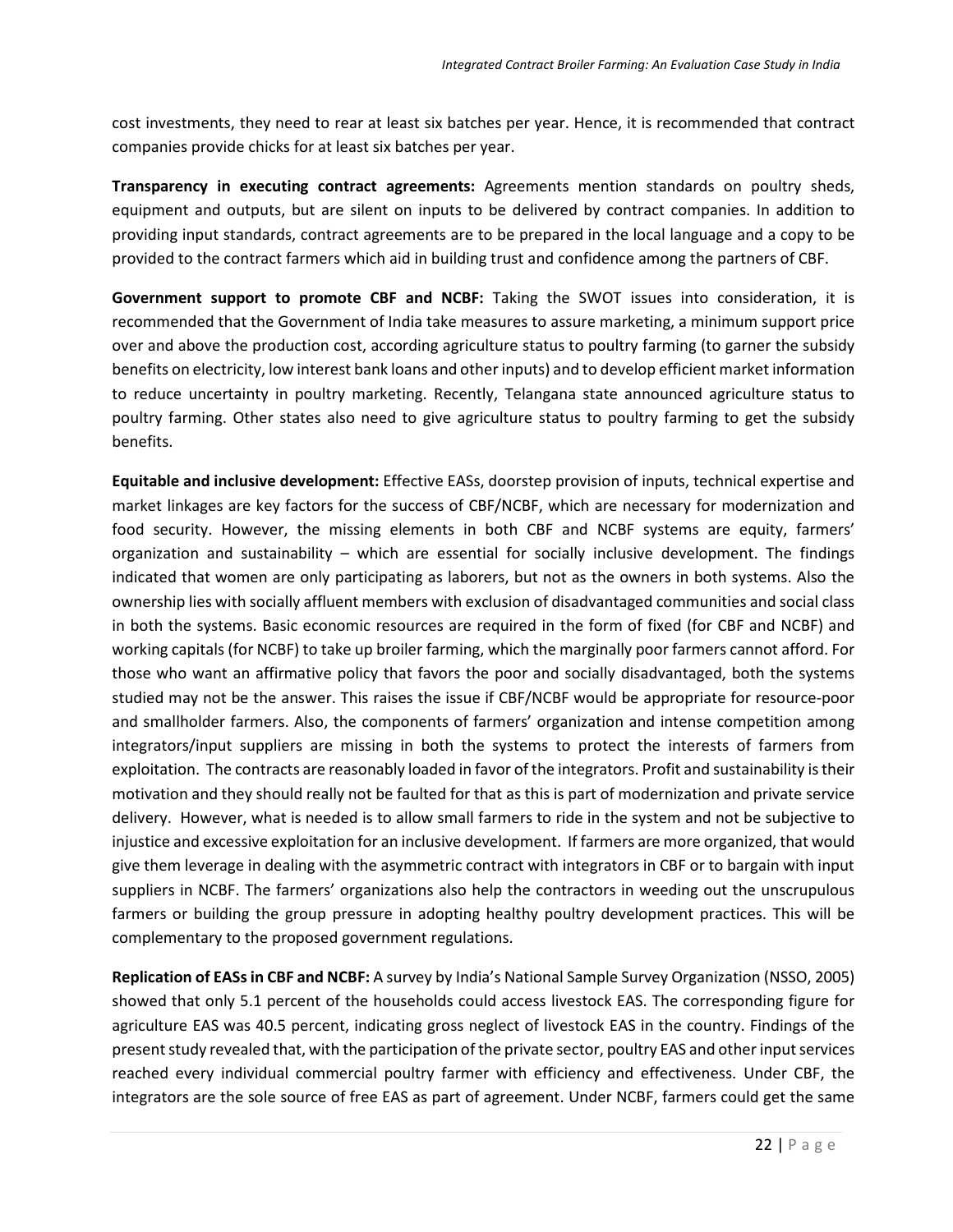services from private poultry consultants on payment of an EAS charge of Rs. 0.52/kg of live chicken produced. This is an effective and successful model of modernization of EAS and related input delivery as a complete package through private sector. This model needs to be encouraged in other sectors to develop entrepreneurship among farmers by addressing the few limitations discussed above.

#### **References**

- Bennett, C.F. 1976. Analyzing Impacts of Extension Programmes. ESC No. 575. Washington, D.C.: U.S. Department of Agriculture Extension Service.
- Glover, D. 1987. Increasing the Benefits to Smallholders from Contract Farming: Problems for Farmers Organizations and Policy Makers. World Development, 15(4): 441-448.
- Gulati, Ashok. 2008. Fragmenting Bottom and Consolidating Top: India's Changing Food System and Implications for Small Holders, in India: Some aspects of Economic and Social development (eds.) S.Mahendra Dev and K.S. Babu. Academic Foundation, India.
- Index Mundi. 2015. India Broiler Meat (Poultry) Production by Year. Available at [www.indexmundi.com/agriculture/?country=in&commodity=broiler-meat&graph=production](http://www.indexmundi.com/agriculture/?country=in&commodity=broiler-meat&graph=production-growth-rate)[growth-rate.](http://www.indexmundi.com/agriculture/?country=in&commodity=broiler-meat&graph=production-growth-rate) Accessed Jan. 26, 2015.
- Kalamkar, S.S. 2012. Inputs and Services Delivery System under Contract Farming: A Case of Broiler Farming. Agricultural Economics Research Review, 25: 515-521.
- Kumar, S and Anand, S. 2007. Contract Farming India: Prospect s and Challenges, Kurukshtra, 55, 29-30.
- Little, P.D., and M.J. Watts. 1994. Living under Contract: Contract Farming and Agrarian Transformation in Sub-Saharan Africa. Madison, Wisconsin, USA: University of Wisconsin Press.
- Landes, Maurice, Suresh Persaud, and John Dyck (2004). India's Poultry Sector: Development and Prospects, WRS-04-03. U.S. Department of Agriculture, Economic Research Service. January.
- Mehta, R., R.G. Nambiar, C. Delgado and S. Subramanyam. 2003. Policy, Technical and Environmental Determinants and Implications of the Scaling-up of Broiler and Egg Production in India. Annex II of the IFPRI-FAO report Livestock Industrialization, Trade and Social-Health-Environmental Impacts in Developing Countries, phase II. Washington, D.C., USA: International Food Policy Research Institute.
- Minot, N. 1986. Contract Farming and its Effect on Small Farmers in Less Developed Countries. Working Paper No. 31, Michigan State University International Development Papers. East Lansing, Michigan, USA.
- Morford, S., R. Kozak, M. Suvedi and J. Innes. 2006. Factors Affecting Programme Evaluation Behaviors of Natural Resource Extension Practitioners' Motivation and Capacity Building, Journal of Extension, 44 (3), Article No. 3FEA7.
- NSSO. 2005. Report on Situation Assessment Survey of Farmers -- Access to Modern Technology for Farming. New Delhi, India: National Sample Survey Organisation, Ministry of Statistics and Programme Implementation, Government of India.